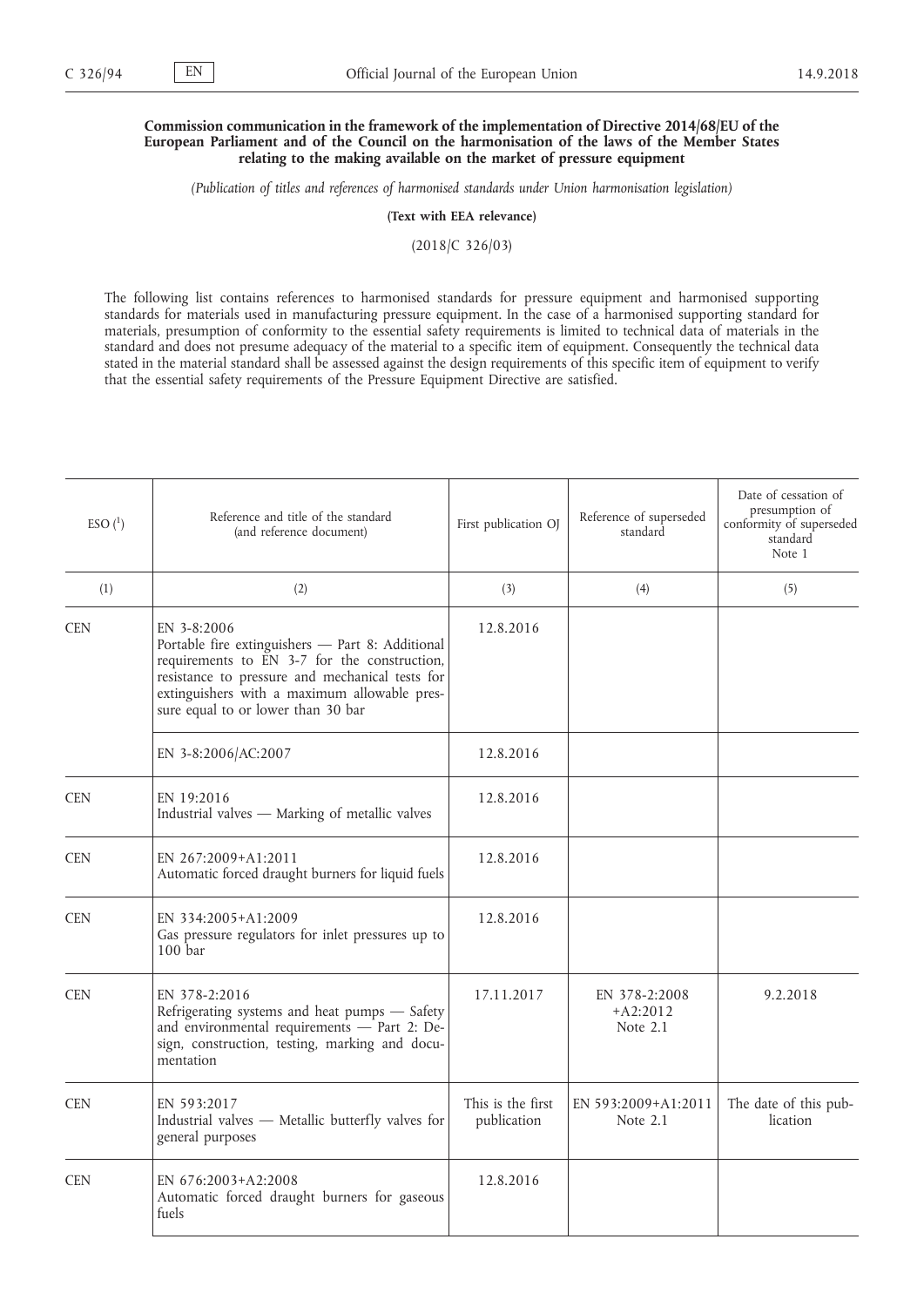| (1)        | (2)                                                                                                                                                                  | (3)                              | (4)                                      | (5)        |
|------------|----------------------------------------------------------------------------------------------------------------------------------------------------------------------|----------------------------------|------------------------------------------|------------|
|            | EN 676:2003+A2:2008/AC:2008                                                                                                                                          | 12.8.2016                        |                                          |            |
| <b>CEN</b> | EN 764-4:2014<br>Pressure equipment - Part 4: Establishment of<br>technical delivery conditions for metallic mater-<br>ials                                          | 12.8.2016                        |                                          |            |
| <b>CEN</b> | EN 764-5:2014<br>Pressure equipment - Part 5: Inspection doc-<br>umentation of metallic materials and compliance<br>with the material specification                  | 12.8.2016                        |                                          |            |
| <b>CEN</b> | EN 764-7:2002<br>Pressure equipment - Part 7: Safety systems for<br>unfired pressure equipment                                                                       | 12.8.2016                        |                                          |            |
|            | EN 764-7:2002/AC:2006                                                                                                                                                | 12.8.2016                        |                                          |            |
| <b>CEN</b> | EN 1057:2006+A1:2010<br>Copper and copper alloys - Seamless, round<br>copper tubes for water and gas in sanitary and<br>heating applications                         | 12.8.2016                        |                                          |            |
| <b>CEN</b> | EN 1092-1:2018<br>Flanges and their joints $-$ Circular flanges for<br>pipes, valves, fittings and accessories, PN desig-<br>nated - Part 1: Steel flanges           | This is the first<br>publication | EN 1092-1:2007<br>$+A1:2013$<br>Note 2.1 | 31.10.2018 |
| <b>CEN</b> | EN 1092-3:2003<br>Flanges and their joints - Circular flanges for<br>pipes, valves, fittings and accessories, PN desig-<br>nated - Part 3: Copper alloy flanges      | 12.8.2016                        |                                          |            |
|            | EN 1092-3:2003/AC:2007                                                                                                                                               | 12.8.2016                        |                                          |            |
| <b>CEN</b> | EN 1092-4:2002<br>Flanges and their joints $-$ Circular flanges for<br>pipes, valves, fittings and accessories, PN desig-<br>nated - Part 4: Aluminium alloy flanges | 12.8.2016                        |                                          |            |
| <b>CEN</b> | EN 1171:2015<br>Industrial valves - Cast iron gate valves                                                                                                            | 12.8.2016                        |                                          |            |
| <b>CEN</b> | EN 1252-2:2001<br>Cryogenic vessels - Materials - Part 2: Tough-<br>ness requirements for temperatures between -<br>80 °C and $-$ 20 °C                              | 12.8.2016                        |                                          |            |
| <b>CEN</b> | EN 1349:2009<br>Industrial process control valves                                                                                                                    | 12.8.2016                        |                                          |            |
| <b>CEN</b> | EN 1515-4:2009<br>Flanges and their joints - Bolting - Part 4:<br>Selection of bolting for equipment subject to the<br>Pressure Equipment Directive 97/23/EC         | 12.8.2016                        |                                          |            |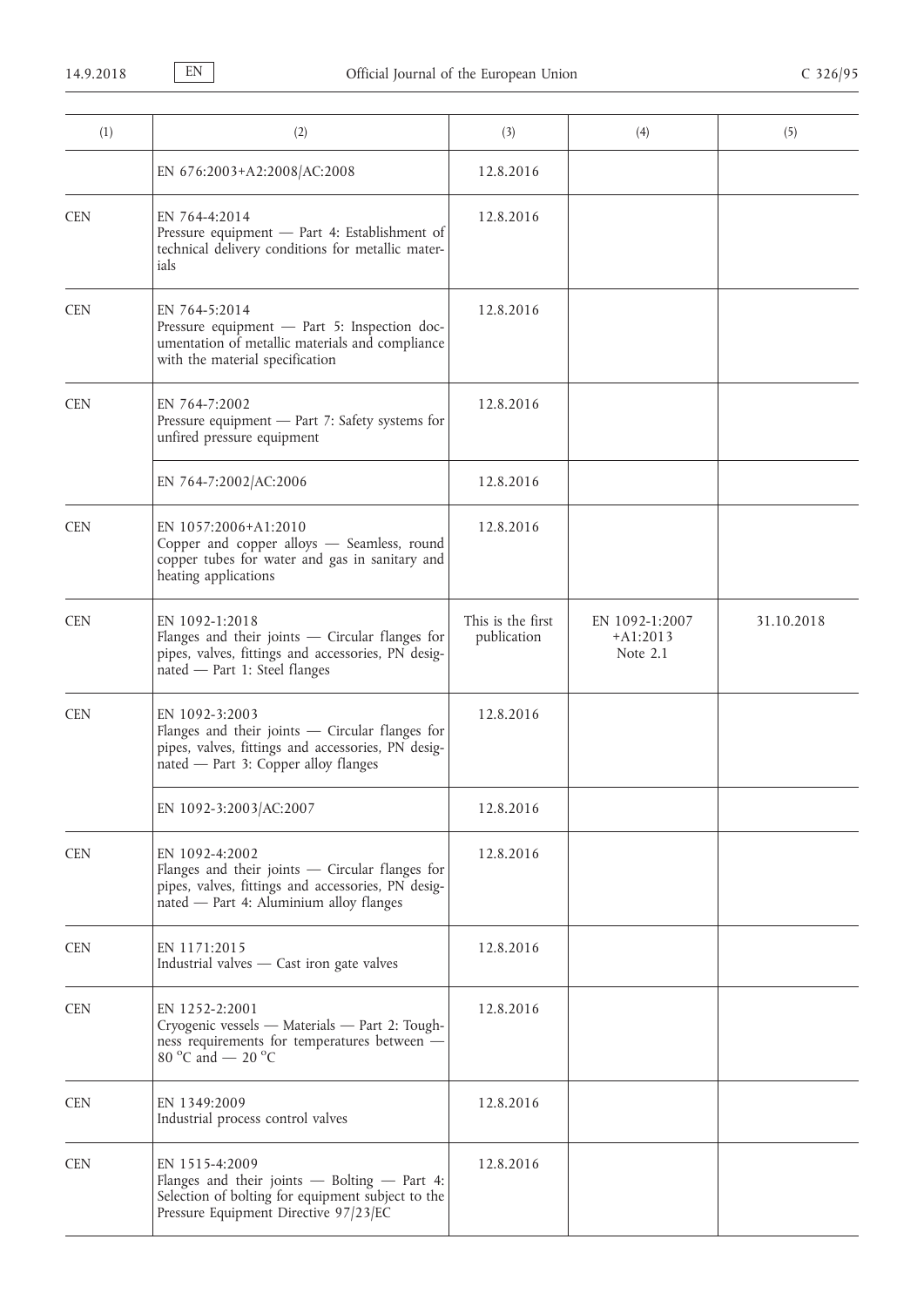| (1)        | (2)                                                                                                                                                                                                                                                                                    | (3)       | (4)    | (5) |
|------------|----------------------------------------------------------------------------------------------------------------------------------------------------------------------------------------------------------------------------------------------------------------------------------------|-----------|--------|-----|
| <b>CEN</b> | EN 1562:2012<br>Founding - Malleable cast irons                                                                                                                                                                                                                                        | 12.8.2016 |        |     |
| <b>CEN</b> | EN 1563:2011<br>Founding - Spheroidal graphite cast irons                                                                                                                                                                                                                              | 12.8.2016 |        |     |
| <b>CEN</b> | EN 1564:2011<br>Founding - Ausferritic spheroidal graphite cast<br>irons                                                                                                                                                                                                               | 12.8.2016 |        |     |
| <b>CEN</b> | EN 1591-1:2013<br>Flanges and their joints - Design rules for<br>gasketed circular flange connections - Part 1:<br>Calculation                                                                                                                                                         | 12.8.2016 |        |     |
| <b>CEN</b> | EN 1626:2008<br>Cryogenic vessels — Valves for cryogenic service                                                                                                                                                                                                                       | 12.8.2016 |        |     |
| <b>CEN</b> | EN 1653:1997<br>Copper and copper alloys - Plate, sheet and<br>circles for boilers, pressure vessels and hot water<br>storage units                                                                                                                                                    | 12.8.2016 |        |     |
|            | EN 1653:1997/A1:2000                                                                                                                                                                                                                                                                   | 12.8.2016 | Note 3 |     |
| <b>CEN</b> | EN 1759-3:2003<br>Flanges and their joints - Circular flanges for<br>pipes, valves, fittings and accessories, Class<br>designated - Part 3: Copper alloy flanges                                                                                                                       | 12.8.2016 |        |     |
|            | EN 1759-3:2003/AC:2004                                                                                                                                                                                                                                                                 | 12.8.2016 |        |     |
| <b>CEN</b> | EN 1759-4:2003<br>Flanges and their joint $-$ Circular flanges for<br>pipes, valves, fittings and accessories, class<br>designated - Part 4: Aluminium alloy flanges                                                                                                                   | 12.8.2016 |        |     |
| <b>CEN</b> | EN 1797:2001<br>Cryogenic vessels - Gas/material compatibility                                                                                                                                                                                                                         | 12.8.2016 |        |     |
| <b>CEN</b> | EN 1866-2:2014<br>Mobile fire extinguishers - Part 2: Requirements<br>for the construction, pressure resistance and<br>mechanical tests for extinguishers, with a max-<br>imum allowable pressure equal to or lower than<br>30 bar, which comply with the requirements of<br>EN 1866-1 | 12.8.2016 |        |     |
| <b>CEN</b> | EN 1866-3:2013<br>Mobile fire extinguishers - Part 3: Requirements<br>for the assembly, construction and pressure<br>resistance of $CO2$ extinguishers which comply<br>with the requirements of EN 1866-1                                                                              | 12.8.2016 |        |     |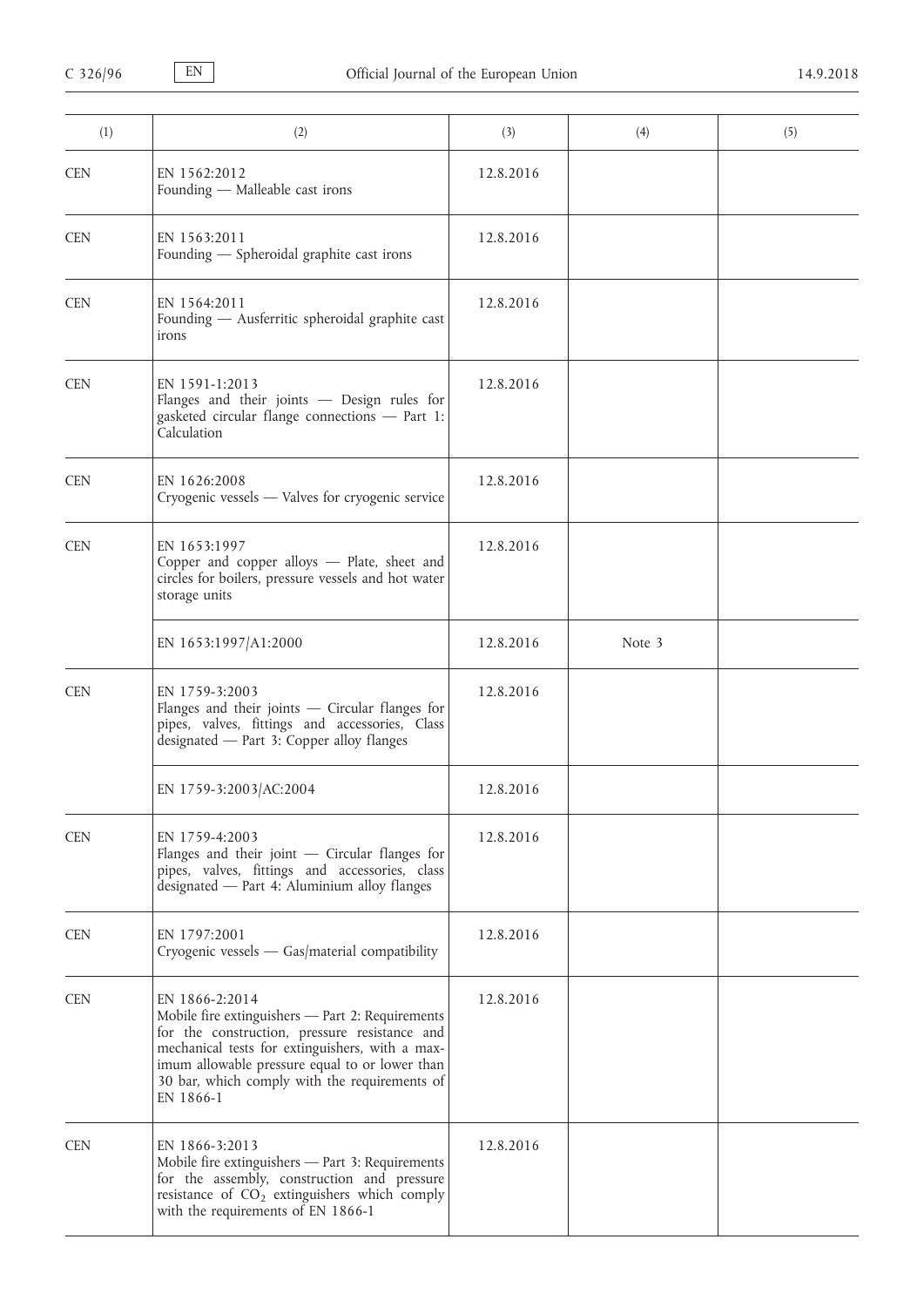| (1)        | (2)                                                                                                                                                                            | (3)       | (4)                            | (5)       |
|------------|--------------------------------------------------------------------------------------------------------------------------------------------------------------------------------|-----------|--------------------------------|-----------|
| <b>CEN</b> | EN 1983:2013<br>Industrial valves - Steel ball valves                                                                                                                          | 12.8.2016 |                                |           |
| <b>CEN</b> | EN 1984:2010<br>Industrial valves - Steel gate valves                                                                                                                          | 12.8.2016 |                                |           |
| <b>CEN</b> | EN ISO 4126-1:2013<br>Safety devices for protection against excessive<br>pressure - Part 1: Safety valves (ISO 4126-<br>1:2013                                                 | 12.8.2016 |                                |           |
| <b>CEN</b> | EN ISO 4126-3:2006<br>Safety devices for protection against excessive<br>pressure - Part 3: Safety valves and bursting disc<br>safety devices in combination (ISO 4126-3:2006) | 12.8.2016 |                                |           |
| <b>CEN</b> | EN ISO 4126-4:2013<br>Safety devices for protection against excessive<br>pressure - Part 4: Pilot-operated safety valves<br>$(ISO 4126-4:2013)$                                | 12.8.2016 |                                |           |
| <b>CEN</b> | EN ISO 4126-5:2013<br>Safety devices for protection against excessive<br>pressure - Part 5: Controlled safety pressure<br>relief systems (CSPRS) (ISO 4126-5:2013)             | 12.8.2016 |                                |           |
| <b>CEN</b> | EN ISO 4126-7:2013<br>Safety devices for protection against excessive<br>pressure - Part 7: Common data (ISO 4126-<br>7:2013                                                   | 12.8.2016 |                                |           |
| <b>CEN</b> | EN ISO 9606-1:2017<br>Qualification testing of welders - Fusion weld-<br>ing - Part 1: Steels (ISO 9606-1:2012 including<br>Cor 1:2012 and Cor 2:2013)                         | 9.2.2018  | EN ISO 9606-1:2013<br>Note 2.1 | 28.2.2018 |
| <b>CEN</b> | EN ISO 9606-2:2004<br>Qualification test of welders - Fusion welding -<br>Part 2: Aluminium and aluminium alloys (ISO<br>9606-2:2004)                                          | 12.8.2016 |                                |           |
| <b>CEN</b> | EN ISO 9606-3:1999<br>Approval testing of welders - Fusion welding -<br>Part 3: Copper and copper alloys (ISO 9606-<br>3:1999                                                  | 12.8.2016 |                                |           |
| <b>CEN</b> | EN ISO 9606-4:1999<br>Approval testing of welders - Fusion welding -<br>Part 4: Nickel and nickel alloys (ISO 9606-<br>4:1999)                                                 | 12.8.2016 |                                |           |
| <b>CEN</b> | EN ISO 9606-5:2000<br>Approval testing of welders - Fusion welding -<br>Part 5: Titanium and titanium alloys, zirconium<br>and zirconium alloys (ISO 9606-5:2000)              | 12.8.2016 |                                |           |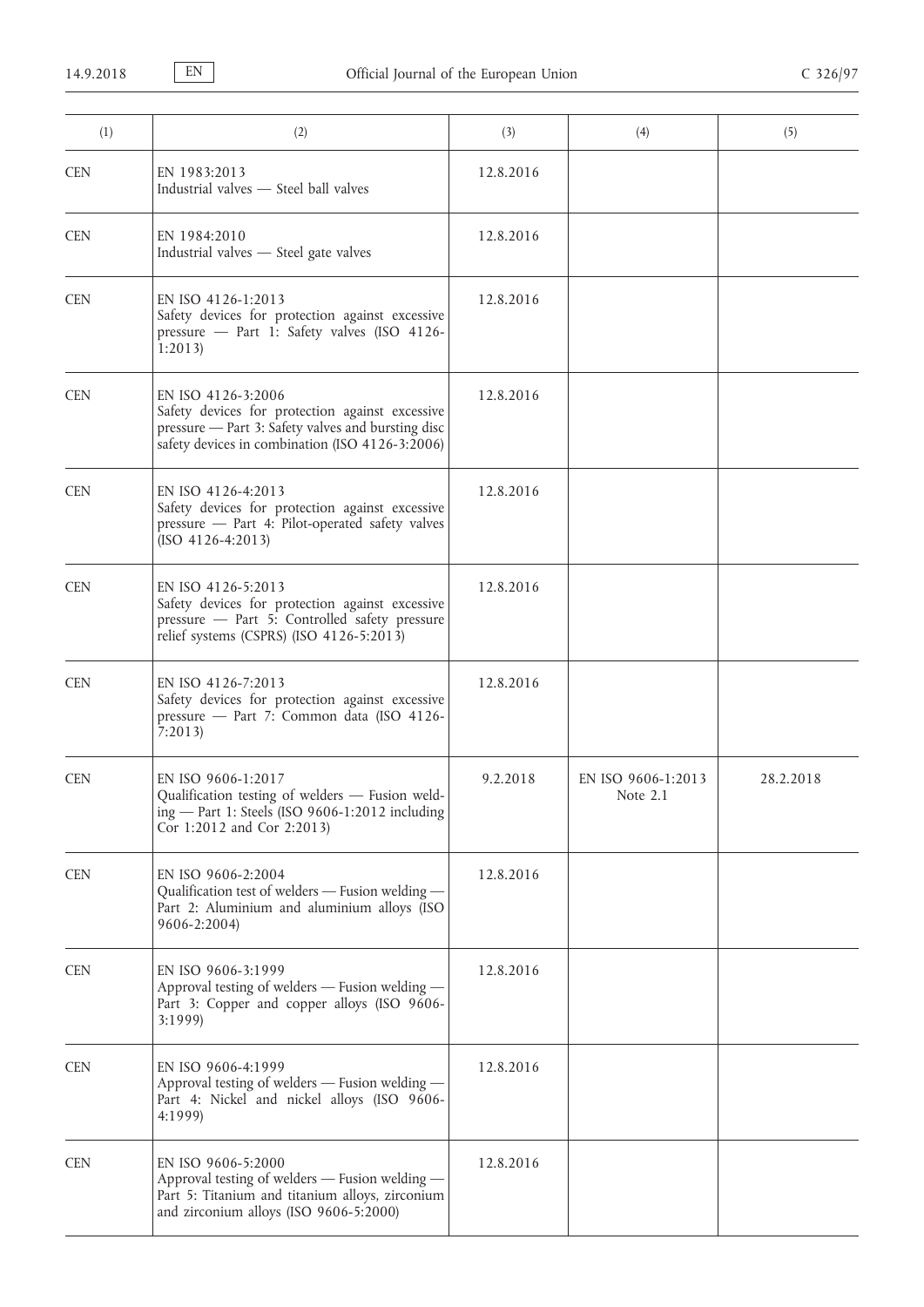| (1)        | (2)                                                                                                                                                                                             | (3)        | (4)                                       | (5)                               |
|------------|-------------------------------------------------------------------------------------------------------------------------------------------------------------------------------------------------|------------|-------------------------------------------|-----------------------------------|
| <b>CEN</b> | EN ISO 9712:2012<br>Non-destructive testing - Qualification and<br>certification of NDT personnel (ISO 9712:2012)                                                                               | 12.8.2016  |                                           |                                   |
| <b>CEN</b> | EN 10028-1:2017<br>Flat products made of steels for pressure<br>purposes - Part 1: General requirements                                                                                         | 9.2.2018   | EN 10028-1:2007<br>$+A1:2009$<br>Note 2.1 | 9.2.2018                          |
| <b>CEN</b> | EN 10028-2:2017<br>Flat products made of steels for pressure<br>purposes - Part 2: Non-alloy and alloy steels<br>with specified elevated temperature properties                                 | 9.2.2018   | EN 10028-2:2009<br>Note 2.1               | The date of this pub-<br>lication |
| <b>CEN</b> | EN 10028-3:2017<br>Flat products made of steels for pressure<br>purposes - Part 3: Weldable fine grain steels,<br>normalized                                                                    | 9.2.2018   | EN 10028-3:2009<br>Note $2.1$             | The date of this pub-<br>lication |
| <b>CEN</b> | EN 10028-4:2017<br>Flat products made of steels for pressure<br>purposes - Part 4: Nickel alloy steels with<br>specified low temperature properties                                             | 9.2.2018   | EN 10028-4:2009<br>Note $2.1$             | The date of this pub-<br>lication |
| <b>CEN</b> | EN 10028-5:2017<br>Flat products made of steels for pressure<br>purposes - Part 5: Weldable fine grain steels,<br>thermomechanically rolled                                                     | 9.2.2018   | EN 10028-5:2009<br>Note 2.1               | The date of this pub-<br>lication |
| <b>CEN</b> | EN 10028-6:2017<br>Flat products made of steels for pressure<br>purposes - Part 6: Weldable fine grain steels,<br>quenched and tempered                                                         | 9.2.2018   | EN 10028-6:2009<br>Note 2.1               | The date of this pub-<br>lication |
| <b>CEN</b> | EN 10028-7:2016<br>Flat products made of steels for pressure<br>purposes - Part 7: Stainless steels                                                                                             | 17.11.2017 | EN 10028-7:2007<br>Note 2.1               | The date of this pub-<br>lication |
| <b>CEN</b> | EN 10204:2004<br>Metallic products — Types of inspection docu-<br>ments                                                                                                                         | 12.8.2016  |                                           |                                   |
| <b>CEN</b> | EN 10213:2007+A1:2016<br>Steel castings for pressure purposes                                                                                                                                   | 12.8.2016  |                                           |                                   |
| <b>CEN</b> | EN 10216-1:2013<br>Seamless steel tubes for pressure purposes -<br>Technical delivery conditions - Part 1: Non-alloy<br>steel tubes with specified room temperature<br>properties               | 12.8.2016  |                                           |                                   |
| <b>CEN</b> | EN 10216-2:2013<br>Seamless steel tubes for pressure purposes -<br>Technical delivery conditions - Part 2: Non-alloy<br>and alloy steel tubes with specified elevated<br>temperature properties | 12.8.2016  |                                           |                                   |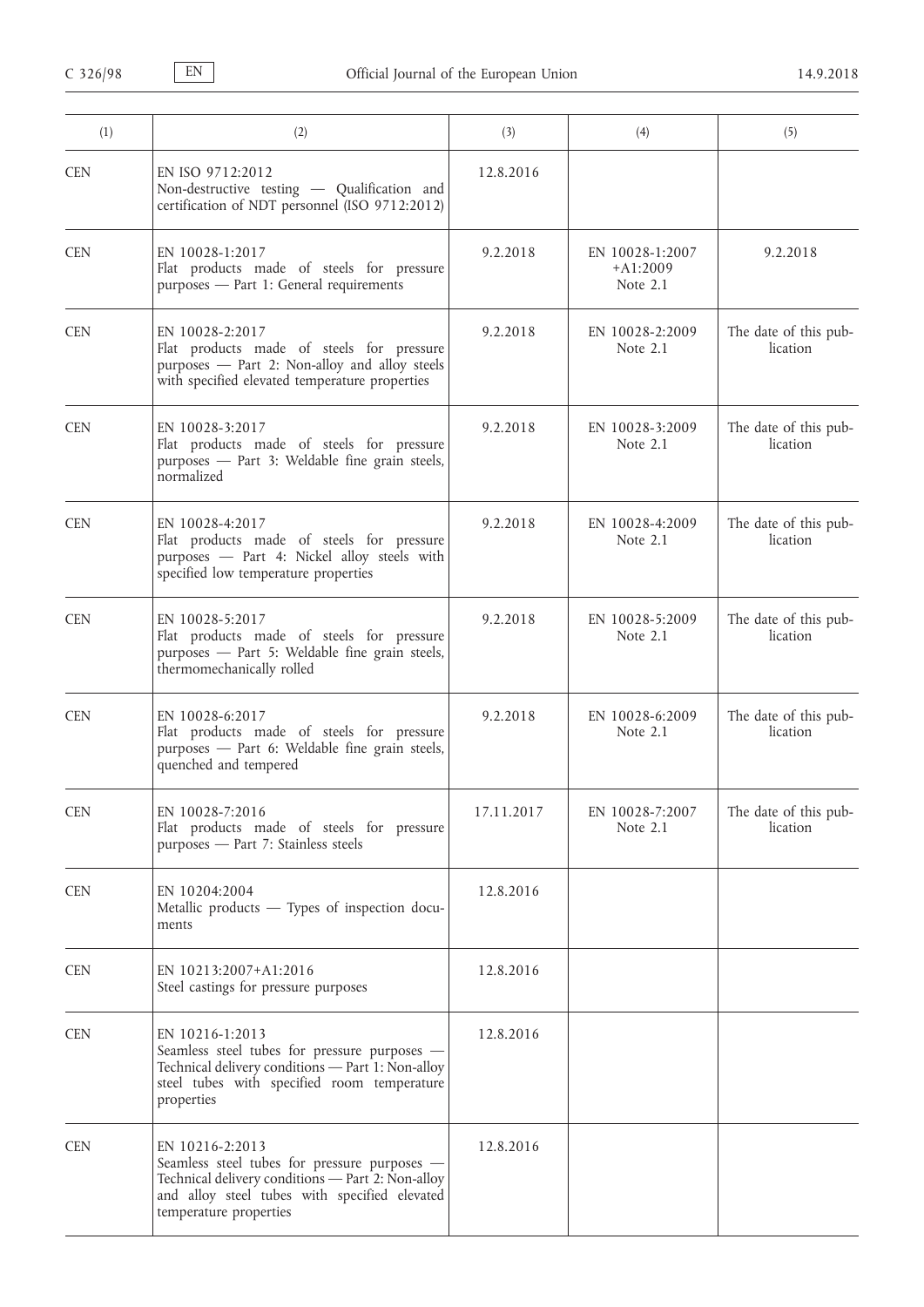| (1)        | (2)                                                                                                                                                                                                                  | (3)       | (4)    | (5) |
|------------|----------------------------------------------------------------------------------------------------------------------------------------------------------------------------------------------------------------------|-----------|--------|-----|
| <b>CEN</b> | EN 10216-3:2013<br>Seamless steel tubes for pressure purposes -<br>Technical delivery conditions - Part 3: Alloy fine<br>grain steel tubes                                                                           | 12.8.2016 |        |     |
| <b>CEN</b> | EN 10216-4:2013<br>Seamless steel tubes for pressure purposes -<br>Technical delivery conditions - Part 4: Non-alloy<br>and alloy steel tubes with specified low tempera-<br>ture properties                         | 12.8.2016 |        |     |
| <b>CEN</b> | EN 10216-5:2013<br>Seamless steel tubes for pressure purposes -<br>Technical delivery conditions - Part 5: Stainless<br>steel tubes                                                                                  | 12.8.2016 |        |     |
| <b>CEN</b> | EN 10217-1:2002<br>Welded steel tubes for pressure purposes -<br>Technical delivery conditions - Part 1: Non-alloy<br>steel tubes with specified room temperature<br>properties                                      | 12.8.2016 |        |     |
|            | EN 10217-1:2002/A1:2005                                                                                                                                                                                              | 12.8.2016 | Note 3 |     |
| <b>CEN</b> | EN 10217-2:2002<br>Welded steel tubes for pressure purposes -<br>Technical delivery conditions - Part 2: Electric<br>welded non-alloy and alloy steel tubes with<br>specified elevated temperature properties        | 12.8.2016 |        |     |
|            | EN 10217-2:2002/A1:2005                                                                                                                                                                                              | 12.8.2016 | Note 3 |     |
| <b>CEN</b> | EN 10217-3:2002<br>Welded steel tubes for pressure purposes -<br>Technical delivery conditions - Part 3: Alloy fine<br>grain steel tubes                                                                             | 12.8.2016 |        |     |
|            | EN 10217-3:2002/A1:2005                                                                                                                                                                                              | 12.8.2016 | Note 3 |     |
| <b>CEN</b> | EN 10217-4:2002<br>Welded steel tubes for pressure purposes -<br>Technical delivery conditions - Part 4: Electric<br>welded non-alloy steel tubes with specified low<br>temperature properties                       | 12.8.2016 |        |     |
|            | EN 10217-4:2002/A1:2005                                                                                                                                                                                              | 12.8.2016 | Note 3 |     |
| <b>CEN</b> | EN 10217-5:2002<br>Welded steel tubes for pressure purposes -<br>Technical delivery conditions - Part 5: Sub-<br>merged arc welded non-alloy and alloy steel tubes<br>with specified elevated temperature properties | 12.8.2016 |        |     |
|            | EN 10217-5:2002/A1:2005                                                                                                                                                                                              | 12.8.2016 | Note 3 |     |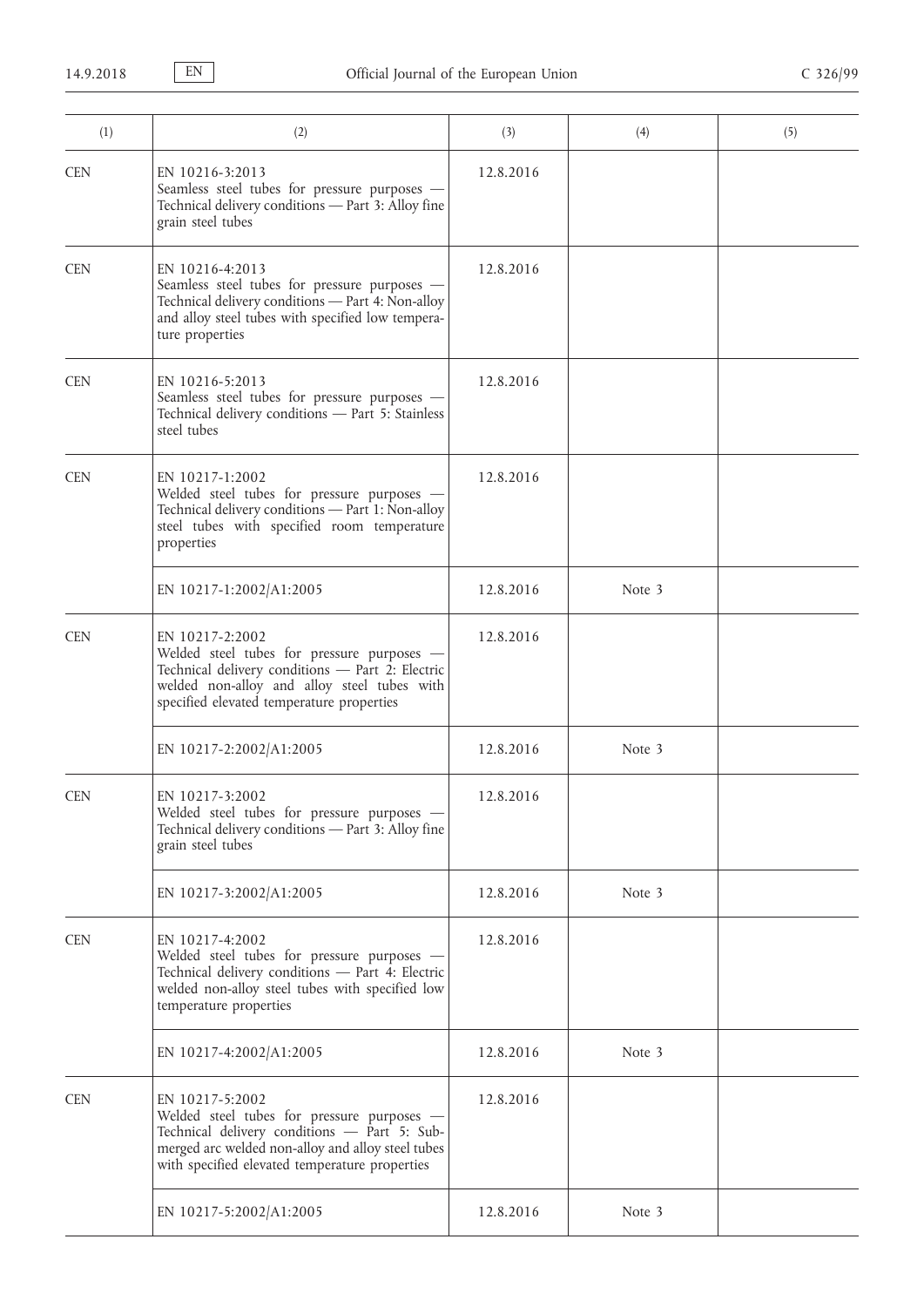| (1)        | (2)                                                                                                                                                                                                   | (3)        | (4)                           | (5)        |
|------------|-------------------------------------------------------------------------------------------------------------------------------------------------------------------------------------------------------|------------|-------------------------------|------------|
| <b>CEN</b> | EN 10217-6:2002<br>Welded steel tubes for pressure purposes -<br>Technical delivery conditions - Part 6: Sub-<br>merged arc welded non-alloy steel tubes with<br>specified low temperature properties | 12.8.2016  |                               |            |
|            | EN 10217-6:2002/A1:2005                                                                                                                                                                               | 12.8.2016  | Note 3                        |            |
| <b>CEN</b> | EN 10217-7:2014<br>Welded steel tubes for pressure purposes -<br>Technical delivery conditions - Part 7: Stainless<br>steel tubes                                                                     | 12.8.2016  |                               |            |
| <b>CEN</b> | EN 10222-1:2017<br>Steel forgings for pressure purposes - Part 1:<br>General requirements for open die forgings                                                                                       | 17.11.2017 | EN 10222-1:1998<br>Note 2.1   | 31.10.2017 |
| <b>CEN</b> | EN 10222-2:2017<br>Steel forgings for pressure purposes - Part 2:<br>Ferritic and martensitic steels with specified<br>elevated temperatures properties                                               | 17.11.2017 | EN 10222-2:1999<br>Note 2.1   | 31.10.2017 |
| <b>CEN</b> | EN 10222-3:2017<br>Steel forgings for pressure purposes - Part 3:<br>Nickel steels with specified low temperature<br>properties                                                                       | 17.11.2017 | EN 10222-3:1998<br>Note 2.1   | 31.10.2017 |
| <b>CEN</b> | EN 10222-4:2017<br>Steel forgings for pressure purposes - Part 4:<br>Weldable fine grain steels with high proof<br>strength                                                                           | 17.11.2017 | EN 10222-4:1998<br>Note $2.1$ | 31.10.2017 |
| <b>CEN</b> | EN 10222-5:2017<br>Steel forgings for pressure purposes - Part 5:<br>Martensitic, austenitic and austenitic-ferritic<br>stainless steels                                                              | 17.11.2017 | EN 10222-5:1999<br>Note 2.1   | 31.10.2017 |
| <b>CEN</b> | EN 10253-2:2007<br>Butt-welding pipe fittings - Part 2: Non alloy<br>and ferritic alloy steels with specific inspection<br>requirements                                                               | 12.8.2016  |                               |            |
| <b>CEN</b> | EN 10253-4:2008<br>Butt-welding pipe fittings - Part 4: Wrought<br>austenitic and austenitic-ferritic (duplex) stainless<br>steels with specific inspection requirements                              | 12.8.2016  |                               |            |
|            | EN 10253-4:2008/AC:2009                                                                                                                                                                               | 12.8.2016  |                               |            |
| <b>CEN</b> | EN 10269:2013<br>Steels and nickel alloys for fasteners with<br>specified elevated and/or low temperature prop-<br>erties                                                                             | 12.8.2016  |                               |            |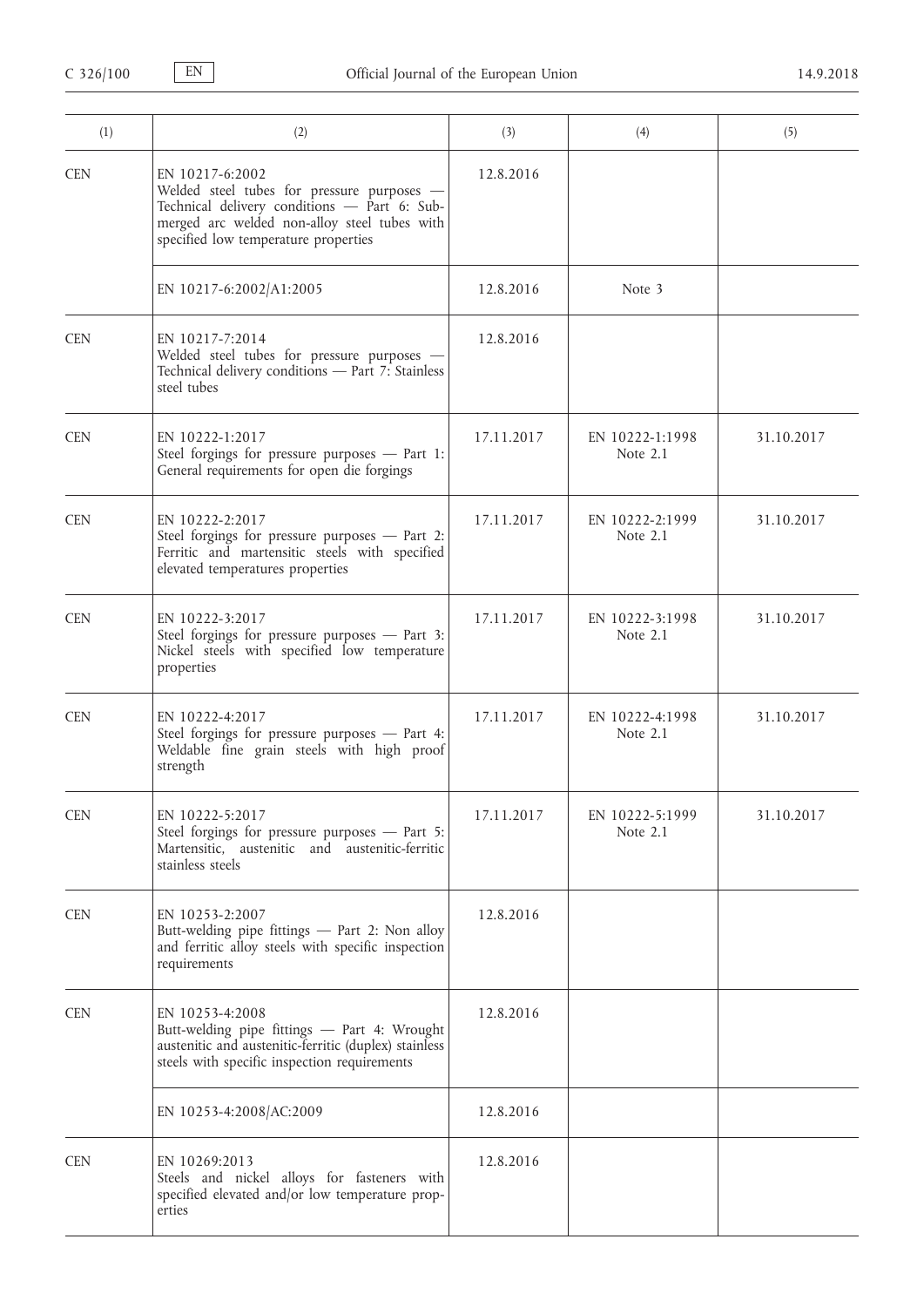| (1)        | (2)                                                                                                                                                                                        | (3)        | (4)                         | (5)                               |
|------------|--------------------------------------------------------------------------------------------------------------------------------------------------------------------------------------------|------------|-----------------------------|-----------------------------------|
| <b>CEN</b> | EN 10272:2016<br>Stainless steel bars for pressure purposes                                                                                                                                | 17.11.2017 | EN 10272:2007<br>Note 2.1   | The date of this pub-<br>lication |
| <b>CEN</b> | EN 10273:2016<br>Hot rolled weldable steel bars for pressure<br>purposes with specified elevated temperature<br>properties                                                                 | 17.11.2017 | EN 10273:2007<br>Note 2.1   | The date of this pub-<br>lication |
| <b>CEN</b> | EN 10305-4:2016<br>Steel tubes for precision applications - Technical<br>delivery conditions - Part 4: Seamless cold<br>drawn tubes for hydraulic and pneumatic power<br>systems           | 12.8.2016  |                             |                                   |
| <b>CEN</b> | EN 10305-6:2016<br>Steel tubes for precision applications - Technical<br>delivery conditions - Part 6: Welded cold drawn<br>tubes for hydraulic and pneumatic power systems                | 12.8.2016  |                             |                                   |
| <b>CEN</b> | EN ISO 10931:2005<br>Plastics piping systems for industrial applica-<br>tions $-$ Poly(vinylidene fluoride) (PVDF) $-$<br>Specifications for components and the system<br>(ISO 10931:2005) | 12.8.2016  |                             |                                   |
|            | EN ISO 10931:2005/A1:2015                                                                                                                                                                  | 12.8.2016  | Note 3                      |                                   |
| <b>CEN</b> | EN 12178:2016<br>Refrigerating systems and heat pumps - Liquid<br>level indicating devices - Requirements, testing<br>and marking                                                          | 17.11.2017 | EN 12178:2003<br>Note $2.1$ | The date of this pub-<br>lication |
| <b>CEN</b> | EN 12263:1998<br>Refrigerating systems and heat pumps - Safety<br>switching devices for limiting the pressure -<br>Requirements and tests                                                  | 12.8.2016  |                             |                                   |
| <b>CEN</b> | EN 12266-1:2012<br>Industrial valves - Testing of metallic valves -<br>Part 1: Pressure tests, test procedures and<br>acceptance criteria - Mandatory requirements                         | 12.8.2016  |                             |                                   |
| <b>CEN</b> | EN 12284:2003<br>Refrigerating systems and heat pumps -<br>Valves — Requirements, testing and marking                                                                                      | 12.8.2016  |                             |                                   |
| <b>CEN</b> | EN 12288:2010<br>Industrial valves — Copper alloy gate valves                                                                                                                              | 12.8.2016  |                             |                                   |
| <b>CEN</b> | EN 12392:2016<br>Aluminium and aluminium alloys - Wrought<br>products and cast products - Special require-<br>ments for products intended for the production<br>of pressure equipment      | 12.8.2016  |                             |                                   |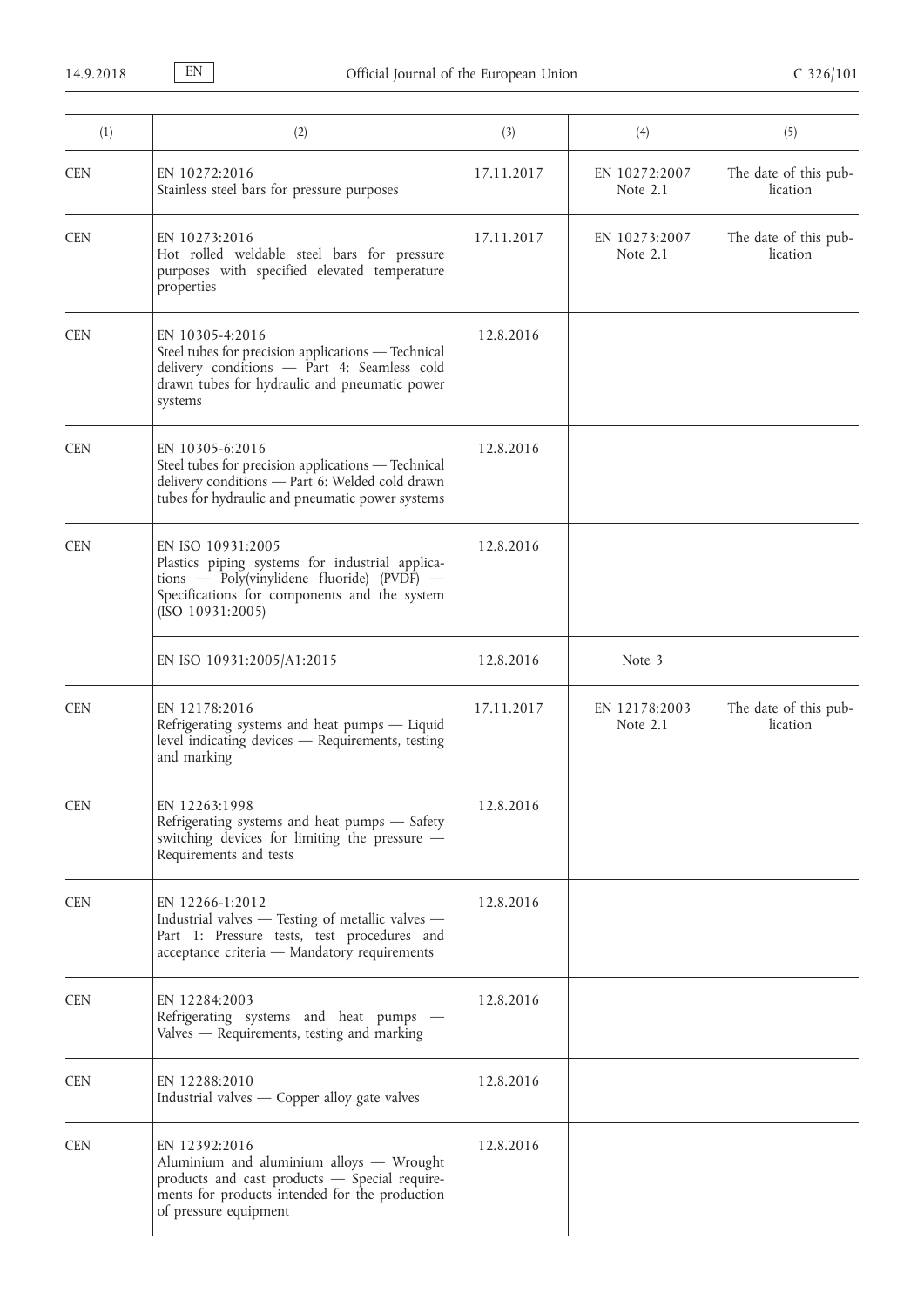| (1)        | (2)                                                                                                                                                                                                                                               | (3)       | (4) | (5) |
|------------|---------------------------------------------------------------------------------------------------------------------------------------------------------------------------------------------------------------------------------------------------|-----------|-----|-----|
| <b>CEN</b> | EN 12420:2014<br>Copper and copper alloys - Forgings                                                                                                                                                                                              | 12.8.2016 |     |     |
| <b>CEN</b> | EN 12434:2000<br>Cryogenic vessels — Cryogenic flexible hoses                                                                                                                                                                                     | 12.8.2016 |     |     |
|            | EN 12434:2000/AC:2001                                                                                                                                                                                                                             | 12.8.2016 |     |     |
| <b>CEN</b> | EN 12451:2012<br>Copper and copper alloys - Seamless, round<br>tubes for heat exchangers                                                                                                                                                          | 12.8.2016 |     |     |
| <b>CEN</b> | EN 12452:2012<br>Copper and copper alloys - Rolled, finned,<br>seamless tubes for heat exchangers                                                                                                                                                 | 12.8.2016 |     |     |
| <b>CEN</b> | EN 12516-1:2014<br>Industrial valves - Shell design strength -<br>Part 1: Tabulation method for steel valve shells                                                                                                                                | 12.8.2016 |     |     |
| <b>CEN</b> | EN 12516-2:2014<br>Industrial valves - Shell design strength -<br>Part 2: Calculation method for steel valve shells                                                                                                                               | 12.8.2016 |     |     |
| <b>CEN</b> | EN 12516-3:2002<br>Valves - Shell design strength - Part 3:<br>Experimental method                                                                                                                                                                | 12.8.2016 |     |     |
|            | EN 12516-3:2002/AC:2003                                                                                                                                                                                                                           | 12.8.2016 |     |     |
| <b>CEN</b> | EN 12516-4:2014<br>Industrial valves - Shell design strength -<br>Part 4: Calculation method for valve shells<br>manufactured in metallic materials other than<br>steel                                                                           | 12.8.2016 |     |     |
| <b>CEN</b> | EN 12542:2010<br>LPG equipment and accessories - Static welded<br>steel cylindrical tanks, serially produced for the<br>storage of Liquefied Petroleum Gas (LPG) having<br>a volume not greater than $13 \text{ m}^3$ - Design and<br>manufacture | 12.8.2016 |     |     |
| <b>CEN</b> | EN 12735-1:2016<br>Copper and copper alloys - Seamless, round<br>tubes for air conditioning and refrigeration -<br>Part 1: Tubes for piping systems                                                                                               | 12.8.2016 |     |     |
| <b>CEN</b> | EN 12735-2:2016<br>Copper and copper alloys - Seamless, round<br>tubes for air conditioning and refrigeration -<br>Part 2: Tubes for equipment                                                                                                    | 12.8.2016 |     |     |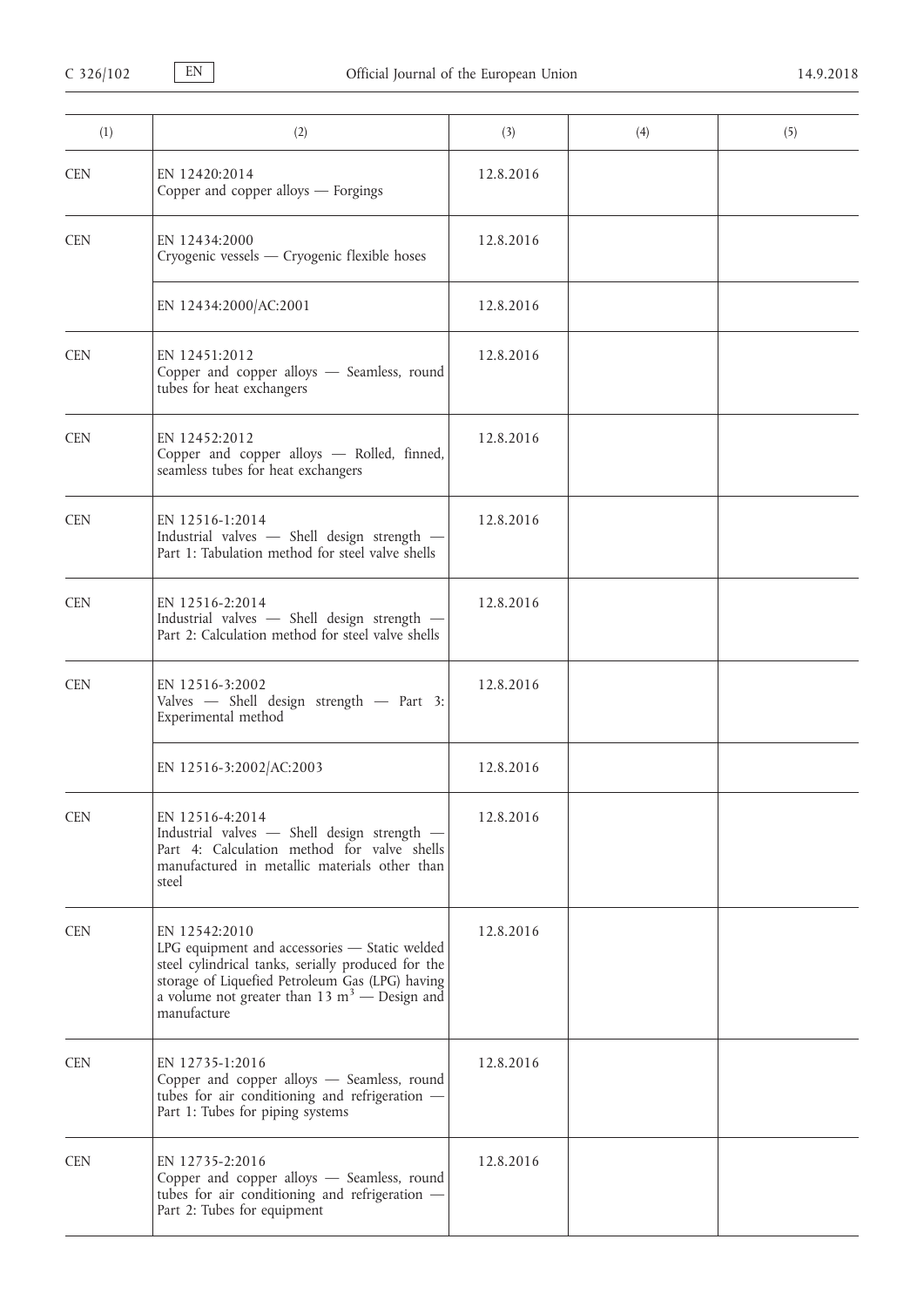| (1)        | (2)                                                                                                                                                                              | (3)       | (4)    | (5) |
|------------|----------------------------------------------------------------------------------------------------------------------------------------------------------------------------------|-----------|--------|-----|
| <b>CEN</b> | EN 12778:2002<br>Cookware - Pressure cookers for domestic use                                                                                                                    | 12.8.2016 |        |     |
|            | EN 12778:2002/AC:2003                                                                                                                                                            | 12.8.2016 |        |     |
|            | EN 12778:2002/A1:2005                                                                                                                                                            | 12.8.2016 | Note 3 |     |
| <b>CEN</b> | EN 12952-1:2015<br>Water-tube boilers and auxiliary installations -<br>Part 1: General                                                                                           | 12.8.2016 |        |     |
| <b>CEN</b> | EN 12952-2:2011<br>Water-tube boilers and auxiliary installations -<br>Part 2: Materials for pressure parts of boilers and<br>accessories                                        | 12.8.2016 |        |     |
| <b>CEN</b> | EN 12952-3:2011<br>Water-tube boilers and auxiliary installations -<br>Part 3: Design and calculation for pressure parts<br>of the boiler                                        | 12.8.2016 |        |     |
| <b>CEN</b> | EN 12952-5:2011<br>Water-tube boilers and auxiliary installations -<br>Part 5: Workmanship and construction of<br>pressure parts of the boiler                                   | 12.8.2016 |        |     |
| <b>CEN</b> | EN 12952-6:2011<br>Water-tube boilers and auxiliary installations -<br>Part 6: Inspection during construction; docu-<br>mentation and marking of pressure parts of the<br>boiler | 12.8.2016 |        |     |
| <b>CEN</b> | EN 12952-7:2012<br>Water-tube boilers and auxiliary installations -<br>Part 7: Requirements for equipment for the boiler                                                         | 12.8.2016 |        |     |
| <b>CEN</b> | EN 12952-8:2002<br>Water-tube boilers and auxiliary installations -<br>Part 8: Requirements for firing systems for liquid<br>and gaseous fuels for the boiler                    | 12.8.2016 |        |     |
| <b>CEN</b> | EN 12952-9:2002<br>Water-tube boilers and auxiliary installations -<br>Part 9: Requirements for firing systems for<br>pulverized solid fuels for the boiler                      | 12.8.2016 |        |     |
| <b>CEN</b> | EN 12952-10:2002<br>Water-tube boilers and auxiliary installations -<br>Part 10: Requirements for safeguards against<br>excessive pressure                                       | 12.8.2016 |        |     |
| <b>CEN</b> | EN 12952-11:2007<br>Water-tube boilers and auxiliary installations -<br>Part 11: Requirements for limiting devices of the<br>boiler and accessories                              | 12.8.2016 |        |     |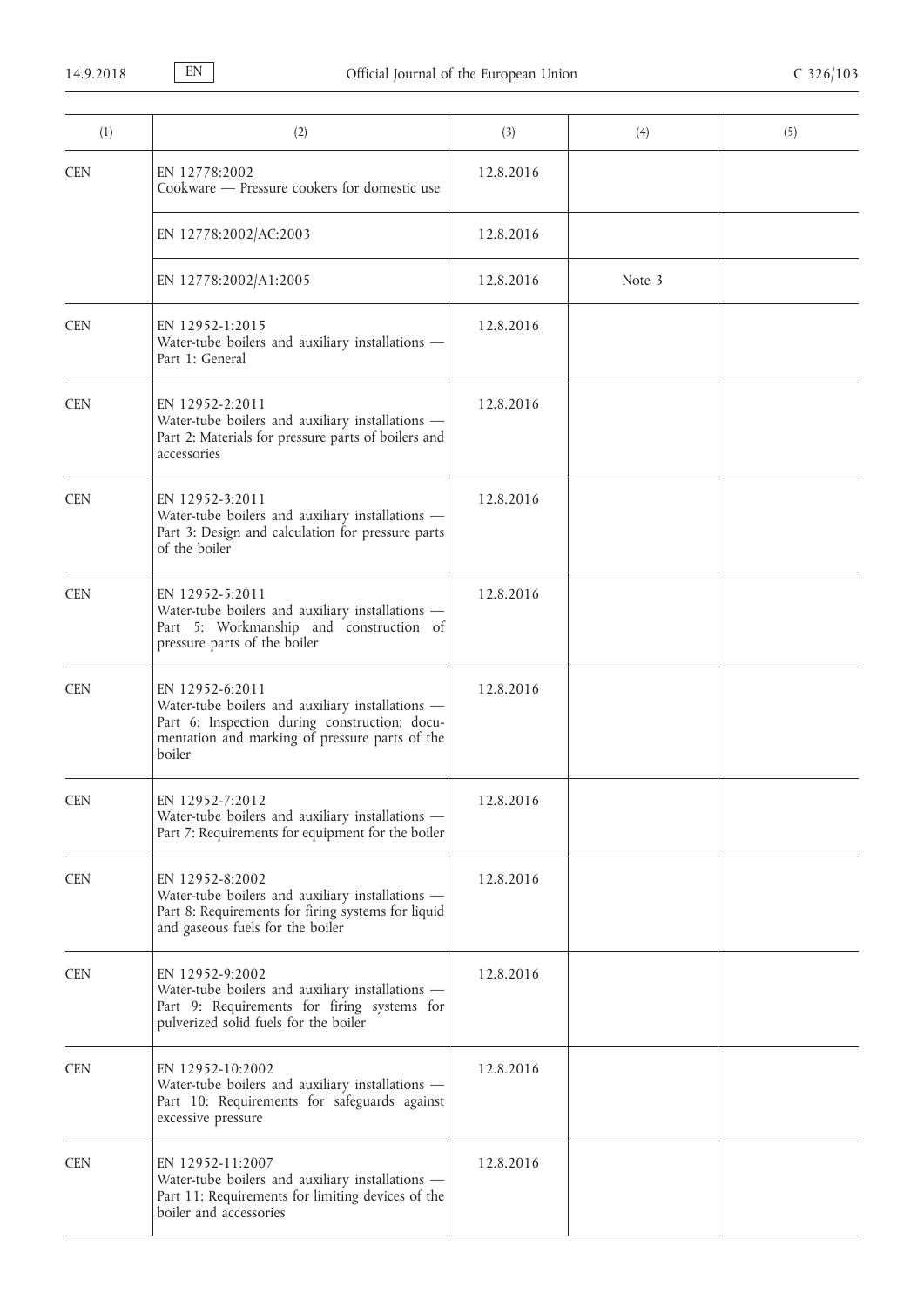| (1)        | (2)                                                                                                                                                                                            | (3)                              | (4)                         | (5)                               |
|------------|------------------------------------------------------------------------------------------------------------------------------------------------------------------------------------------------|----------------------------------|-----------------------------|-----------------------------------|
| <b>CEN</b> | EN 12952-14:2004<br>Water-tube boilers and auxiliary installations -<br>Part 14: Requirements for flue gas DENOX-<br>systems using liquefied pressurized ammonia and<br>ammonia water solution | 12.8.2016                        |                             |                                   |
| <b>CEN</b> | EN 12952-16:2002<br>Water-tube boilers and auxiliary installations -<br>Part 16: Requirements for grate and fluidized-bed<br>firing systems for solid fuels for the boiler                     | 12.8.2016                        |                             |                                   |
| <b>CEN</b> | EN 12952-18:2012<br>Water-tube boilers and auxiliary installations -<br>Part 18: Operating instructions                                                                                        | 12.8.2016                        |                             |                                   |
| <b>CEN</b> | EN 12953-1:2012<br>Shell boilers - Part 1: General                                                                                                                                             | 12.8.2016                        |                             |                                   |
| <b>CEN</b> | EN 12953-2:2012<br>Shell boilers - Part 2: Materials for pressure<br>parts of boilers and accessories                                                                                          | 12.8.2016                        |                             |                                   |
| <b>CEN</b> | EN 12953-3:2016<br>Shell boilers - Part 3: Design and calculation for<br>pressure parts                                                                                                        | 12.8.2016                        |                             |                                   |
| <b>CEN</b> | EN 12953-4:2018<br>Shell boilers - Part 4: Workmanship and<br>construction of pressure parts of the boiler                                                                                     | This is the first<br>publication | EN 12953-4:2002<br>Note 2.1 | The date of this pub-<br>lication |
| <b>CEN</b> | EN 12953-5:2002<br>Shell boilers - Part 5: Inspection during<br>construction, documentation and marking of<br>pressure parts of the boiler                                                     | 12.8.2016                        |                             |                                   |
| <b>CEN</b> | EN 12953-6:2011<br>Shell Boilers - Part 6: Requirements for<br>equipment for the boiler                                                                                                        | 12.8.2016                        |                             |                                   |
| <b>CEN</b> | EN 12953-7:2002<br>Shell boilers - Part 7: Requirements for firing<br>systems for liquid and gaseous fuels for the<br>boilers                                                                  | 12.8.2016                        |                             |                                   |
| <b>CEN</b> | EN 12953-8:2001<br>Shell boilers - Part 8: Requirements for safe-<br>guards against excessive pressure                                                                                         | 12.8.2016                        |                             |                                   |
|            | EN 12953-8:2001/AC:2002                                                                                                                                                                        | 12.8.2016                        |                             |                                   |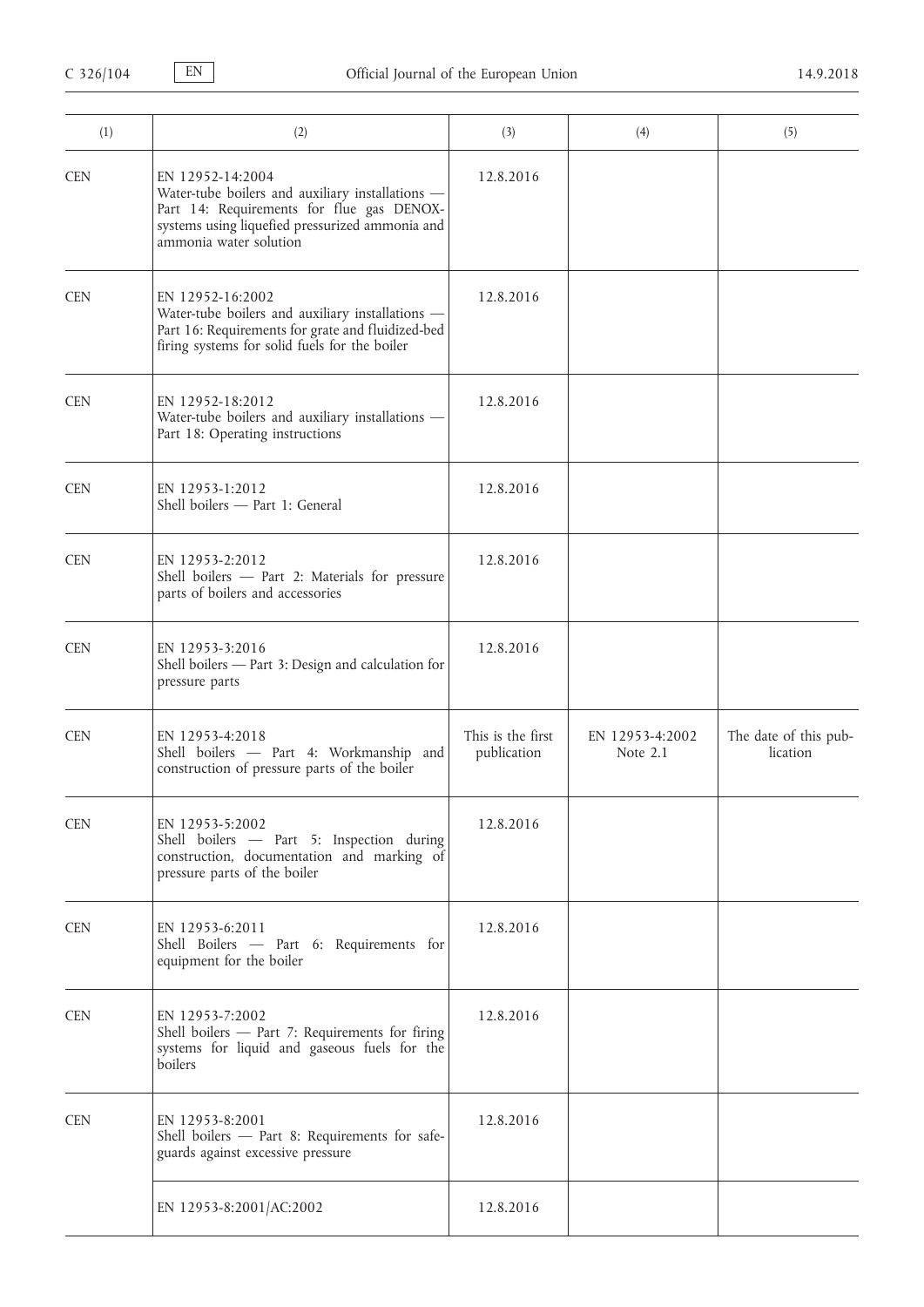| (1)        | (2)                                                                                                                                                    | (3)       | (4) | (5) |
|------------|--------------------------------------------------------------------------------------------------------------------------------------------------------|-----------|-----|-----|
| <b>CEN</b> | EN 12953-9:2007<br>Shell boilers - Part 9: Requirements for limiting<br>devices of the boiler and accessories                                          | 12.8.2016 |     |     |
| <b>CEN</b> | EN 12953-12:2003<br>Shell boilers - Part 12: Requirements for grate<br>firing systems for solid fuels for the boiler                                   | 12.8.2016 |     |     |
| <b>CEN</b> | EN 12953-13:2012<br>Shell boilers - Part 13: Operating instructions                                                                                    | 12.8.2016 |     |     |
| <b>CEN</b> | EN 13121-1:2003<br>GRP tanks and vessels for use above ground -<br>Part 1: Raw materials - Specification conditions<br>and acceptance conditions       | 12.8.2016 |     |     |
| <b>CEN</b> | EN 13121-2:2003<br>GRP tanks and vessels for use above ground -<br>Part 2: Composite materials - Chemical resist-<br>ance                              | 12.8.2016 |     |     |
| <b>CEN</b> | EN 13121-3:2016<br>GRP tanks and vessels for use above ground -<br>Part 3: Design and workmanship                                                      | 12.8.2016 |     |     |
| <b>CEN</b> | EN 13134:2000<br>Brazing - Procedure approval                                                                                                          | 12.8.2016 |     |     |
| <b>CEN</b> | EN 13136:2013<br>Refrigerating systems and heat pumps - Pres-<br>sure relief devices and their associated piping -<br>Methods for calculation          | 12.8.2016 |     |     |
| <b>CEN</b> | EN 13175:2014<br>LPG Equipment and accessories - Specification<br>and testing for Liquefied Petroleum Gas (LPG)<br>pressure vessel valves and fittings | 12.8.2016 |     |     |
| <b>CEN</b> | EN 13348:2016<br>Copper and copper alloys - Seamless, round<br>copper tubes for medical gases or vacuum                                                | 12.8.2016 |     |     |
| <b>CEN</b> | EN 13371:2001<br>Cryogenic vessels - Couplings for cryogenic<br>service                                                                                | 12.8.2016 |     |     |
| <b>CEN</b> | EN 13397:2001<br>Industrial valves - Diaphragm valves made of<br>metallic materials                                                                    | 12.8.2016 |     |     |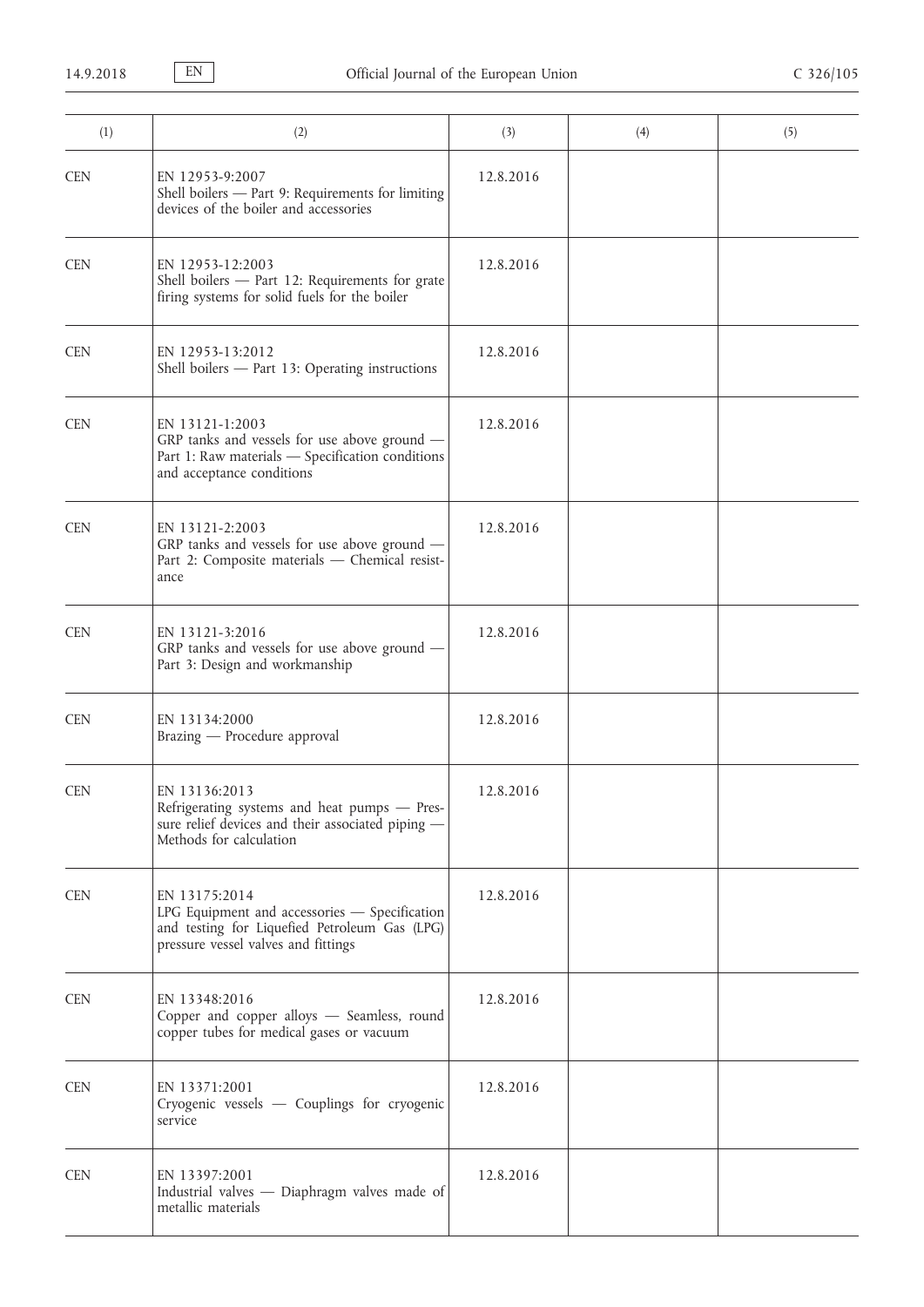| (1)        | (2)                                                                                                                                                                                              | (3)                              | (4)    | (5)                               |
|------------|--------------------------------------------------------------------------------------------------------------------------------------------------------------------------------------------------|----------------------------------|--------|-----------------------------------|
| <b>CEN</b> | EN 13445-1:2014<br>Unfired pressure vessels - Part 1: General                                                                                                                                    | 12.8.2016                        |        |                                   |
|            | EN 13445-1:2014/A1:2014                                                                                                                                                                          | 12.8.2016                        | Note 3 |                                   |
| <b>CEN</b> | EN 13445-2:2014<br>Unfired pressure vessels - Part 2: Materials                                                                                                                                  | 12.8.2016                        |        |                                   |
|            | EN 13445-2:2014/A1:2016                                                                                                                                                                          | 17.11.2017                       | Note 3 | 9.2.2018                          |
|            | EN 13445-2:2014/A2:2018                                                                                                                                                                          | This is the first<br>publication | Note 3 | 30.11.2018                        |
| <b>CEN</b> | EN 13445-3:2014<br>Unfired pressure vessels - Part 3: Design                                                                                                                                     | 12.8.2016                        |        |                                   |
|            | EN 13445-3:2014/A3:2017                                                                                                                                                                          | 9.2.2018                         | Note 3 | 28.2.2018                         |
|            | EN 13445-3:2014/A1:2015                                                                                                                                                                          | 12.8.2016                        | Note 3 |                                   |
|            | EN 13445-3:2014/A2:2016                                                                                                                                                                          | 17.11.2017                       | Note 3 | 9.2.2018                          |
|            | EN 13445-3:2014/A4:2018                                                                                                                                                                          | This is the first<br>publication | Note 3 | The date of this pub-<br>lication |
| <b>CEN</b> | EN 13445-4:2014<br>Unfired pressure vessels - Part 4: Fabrication                                                                                                                                | 12.8.2016                        |        |                                   |
| <b>CEN</b> | EN 13445-5:2014<br>Unfired pressure vessels - Part 5: Inspection and<br>testing                                                                                                                  | 12.8.2016                        |        | The date of this pub-<br>lication |
| <b>CEN</b> | EN 13445-6:2014<br>Unfired pressure vessels - Part 6: Requirements<br>for the design and fabrication of pressure vessels<br>and pressure parts constructed from spheroidal<br>graphite cast iron | 12.8.2016                        |        |                                   |
| <b>CEN</b> | EN 13445-8:2014<br>Unfired pressure vessels - Part 8: Additional<br>requirements for pressure vessels of aluminium<br>and aluminium alloys                                                       | 12.8.2016                        |        |                                   |
|            | EN 13445-8:2014/A1:2014                                                                                                                                                                          | 12.8.2016                        | Note 3 |                                   |
| <b>CEN</b> | EN 13458-1:2002<br>Cryogenic vessels - Static vacuum insulated<br>vessels - Part 1: Fundamental requirements                                                                                     | 12.8.2016                        |        |                                   |
| <b>CEN</b> | EN 13458-2:2002<br>Cryogenic vessels - Static vacuum insulated<br>vessels - Part 2: Design, fabrication, inspection<br>and testing                                                               | 12.8.2016                        |        |                                   |
|            | EN 13458-2:2002/AC:2006                                                                                                                                                                          | 12.8.2016                        |        |                                   |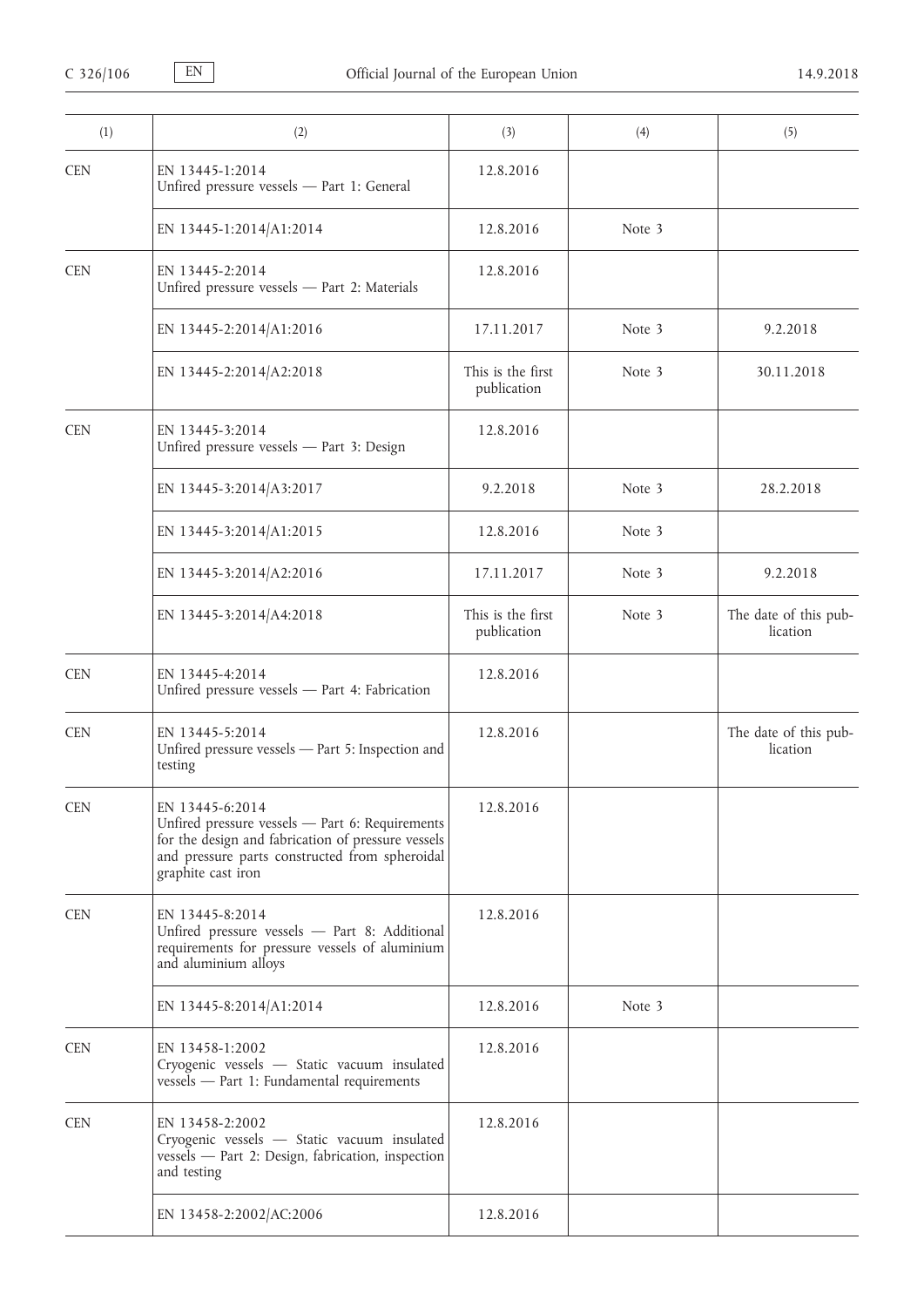| (1)        | (2)                                                                                                                                                                | (3)        | (4)                           | (5)        |
|------------|--------------------------------------------------------------------------------------------------------------------------------------------------------------------|------------|-------------------------------|------------|
| <b>CEN</b> | EN 13480-1:2017<br>Metallic industrial piping - Part 1: General                                                                                                    | 17.11.2017 | EN 13480-1:2012<br>Note 2.1   | 15.12.2017 |
| <b>CEN</b> | EN 13480-2:2017<br>Metallic industrial piping - Part 2: Materials                                                                                                  | 17.11.2017 | EN 13480-2:2012<br>Note $2.1$ | 15.12.2017 |
| <b>CEN</b> | EN 13480-3:2017<br>Metallic industrial piping - Part 3: Design and<br>calculation                                                                                  | 17.11.2017 | EN 13480-3:2012<br>Note 2.1   | 15.12.2017 |
| <b>CEN</b> | EN 13480-4:2012<br>Metallic industrial piping - Part 4: Fabrication<br>and installation                                                                            | 12.8.2016  |                               |            |
|            | EN 13480-4:2012/A1:2013                                                                                                                                            | 12.8.2016  | Note 3                        |            |
|            | EN 13480-4:2012/A2:2015                                                                                                                                            | 12.8.2016  | Note 3                        |            |
| <b>CEN</b> | EN 13480-5:2017<br>Metallic industrial piping - Part 5: Inspection<br>and testing                                                                                  | 17.11.2017 | EN 13480-5:2012<br>Note 2.1   | 15.12.2017 |
| <b>CEN</b> | EN 13480-6:2017<br>Metallic industrial piping - Part 6: Additional<br>requirements for buried piping                                                               | 17.11.2017 | EN 13480-6:2012<br>Note 2.1   | 15.12.2017 |
| <b>CEN</b> | EN 13480-8:2017<br>Metallic industrial piping - Part 8: Additional<br>requirements for aluminium and aluminium alloy<br>piping                                     | 17.11.2017 | EN 13480-8:2012<br>Note 2.1   | 15.12.2017 |
| <b>CEN</b> | EN 13547:2013<br>Industrial valves - Copper alloy ball valves                                                                                                      | 12.8.2016  |                               |            |
| <b>CEN</b> | EN ISO 13585:2012<br>Brazing - Qualification test of brazers and<br>brazing operators (ISO 13585:2012)                                                             | 12.8.2016  |                               |            |
| <b>CEN</b> | EN 13648-1:2008<br>Cryogenic vessels — Safety devices for protection<br>against excessive pressure - Part 1: Safety valves<br>for cryogenic service                | 12.8.2016  |                               |            |
| <b>CEN</b> | EN 13648-2:2002<br>Cryogenic vessels - Safety devices for protection<br>against excessive pressure - Part 2: Bursting disc<br>safety devices for cryogenic service | 12.8.2016  |                               |            |
| <b>CEN</b> | EN 13709:2010<br>Industrial valves - Steel globe and globe stop<br>and check valves                                                                                | 12.8.2016  |                               |            |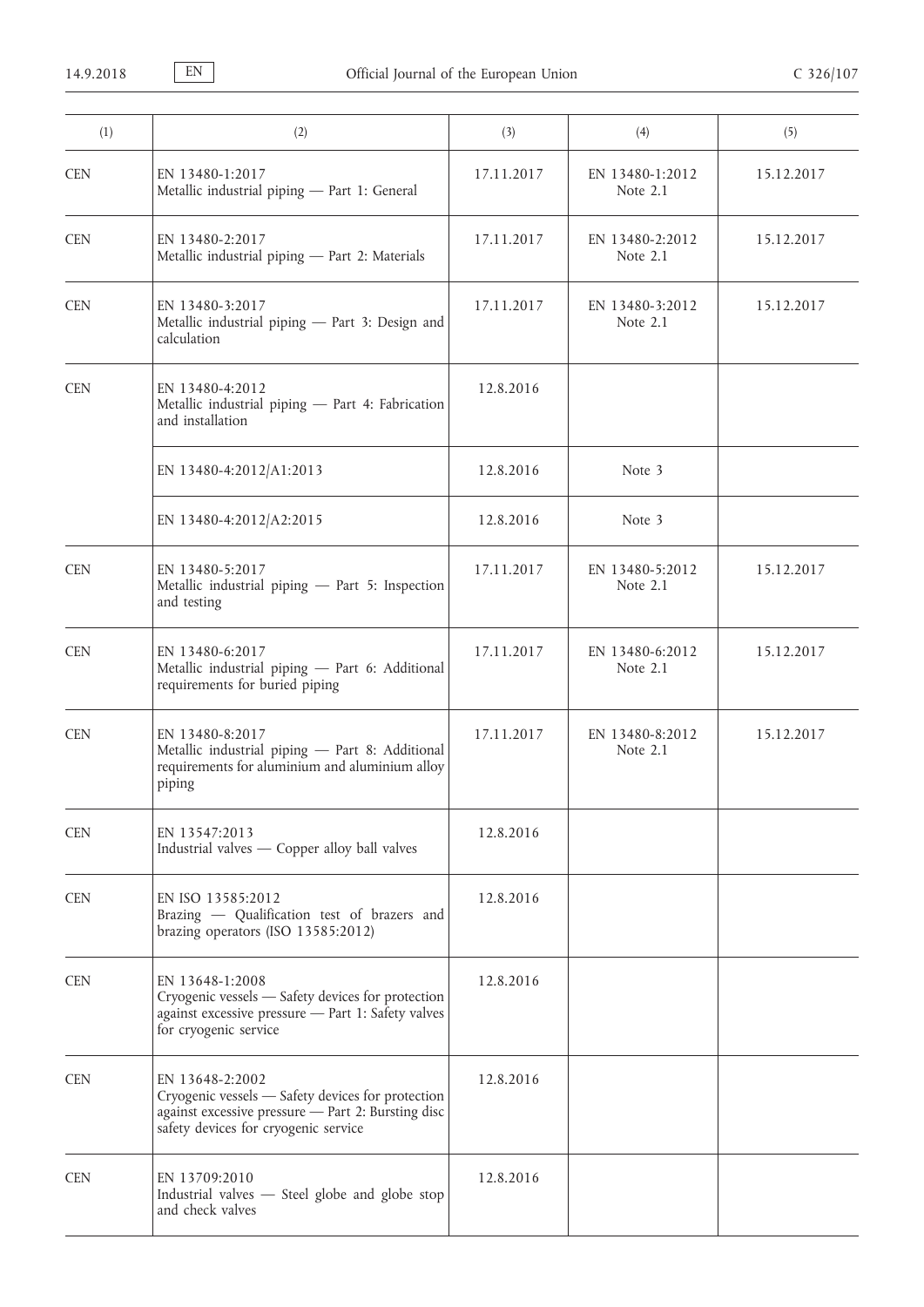| (1)        | (2)                                                                                                                                    | (3)       | (4)    | (5) |
|------------|----------------------------------------------------------------------------------------------------------------------------------------|-----------|--------|-----|
| <b>CEN</b> | EN 13789:2010<br>Industrial valves - Cast iron globe valves                                                                            | 12.8.2016 |        |     |
| <b>CEN</b> | EN 13831:2007<br>Closed expansion vessels with built in diaphragm<br>for installation in water                                         | 12.8.2016 |        |     |
| <b>CEN</b> | EN 13835:2012<br>Founding - Austenitic cast irons                                                                                      | 12.8.2016 |        |     |
| <b>CEN</b> | EN 13923:2005<br>Filament-wound FRP pressure vessels - Mater-<br>ials, design, manufacturing and testing                               | 12.8.2016 |        |     |
| <b>CEN</b> | EN 14129:2014<br>LPG Equipment and accessories - Pressure relief<br>valves for LPG pressure vessels                                    | 12.8.2016 |        |     |
| <b>CEN</b> | EN 14197-1:2003<br>Cryogenic vessels - Static non-vacuum insulated<br>vessels - Part 1: Fundamental requirements                       | 12.8.2016 |        |     |
| <b>CEN</b> | EN 14197-2:2003<br>Cryogenic vessels - Static non-vacuum insulated<br>vessels - Part 2: Design, fabrication, inspection<br>and testing | 12.8.2016 |        |     |
|            | EN 14197-2:2003/AC:2006                                                                                                                | 12.8.2016 |        |     |
|            | EN 14197-2:2003/A1:2006                                                                                                                | 12.8.2016 | Note 3 |     |
| <b>CEN</b> | EN 14197-3:2004<br>Cryogenic vessels - Static non-vacuum insulated<br>vessels - Part 3: Operational requirements                       | 12.8.2016 |        |     |
|            | EN 14197-3:2004/AC:2004                                                                                                                | 12.8.2016 |        |     |
|            | EN 14197-3:2004/A1:2005                                                                                                                | 12.8.2016 | Note 3 |     |
| <b>CEN</b> | EN 14222:2003<br>Stainless steel shell boilers                                                                                         | 12.8.2016 |        |     |
| <b>CEN</b> | EN 14276-1:2006+A1:2011<br>Pressure equipment for refrigerating systems and<br>heat pumps - Part 1: Vessels - General<br>requirements  | 12.8.2016 |        |     |
| <b>CEN</b> | EN 14276-2:2007+A1:2011<br>Pressure equipment for refrigerating systems and<br>heat pumps - Part 2: Piping - General<br>requirements   | 12.8.2016 |        |     |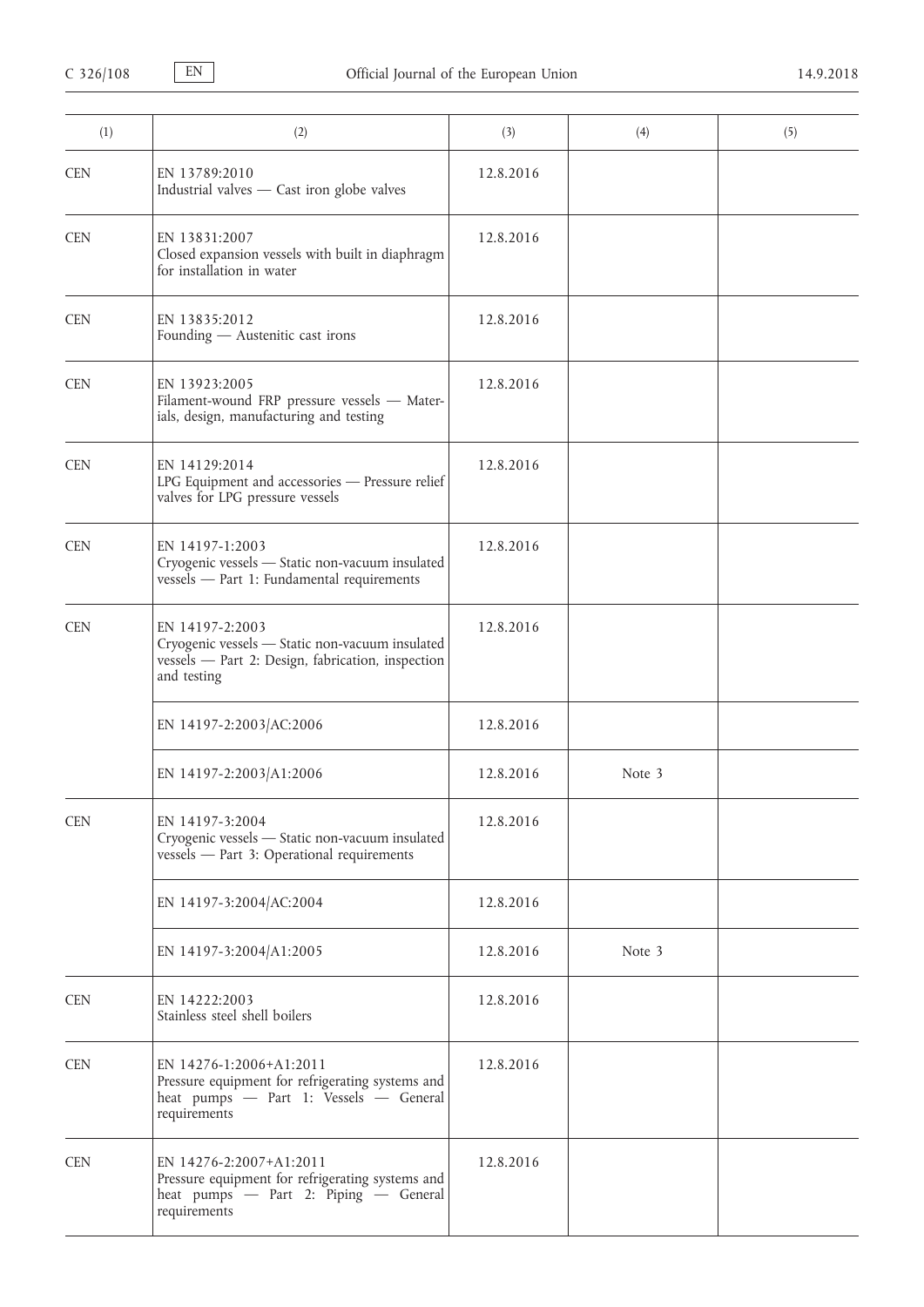| (1)        | (2)                                                                                                                                                                                                                                                                                                                                              | (3)        | (4)    | (5)                               |
|------------|--------------------------------------------------------------------------------------------------------------------------------------------------------------------------------------------------------------------------------------------------------------------------------------------------------------------------------------------------|------------|--------|-----------------------------------|
| <b>CEN</b> | EN 14359:2006+A1:2010<br>Gas-loaded accumulators for fluid power applica-<br>tions                                                                                                                                                                                                                                                               | 12.8.2016  |        |                                   |
| <b>CEN</b> | EN 14382:2005+A1:2009<br>Safety devices for gas pressure regulating stations<br>and installations - Gas safety shut-off devices for<br>inlet pressures up to 100 bar                                                                                                                                                                             | 12.8.2016  |        |                                   |
|            | EN 14382:2005+A1:2009/AC:2009                                                                                                                                                                                                                                                                                                                    | 12.8.2016  |        |                                   |
| <b>CEN</b> | EN 14394:2005+A1:2008<br>Heating boilers - Heating boilers with forced<br>draught burners - Nominal heat output not<br>exceeding 10 MW and maximum operating<br>temperature of 110 °C                                                                                                                                                            | 12.8.2016  |        |                                   |
| <b>CEN</b> | EN 14570:2014<br>LPG equipment and accessories - Equipping of<br>overground and underground LPG vessels                                                                                                                                                                                                                                          | 12.8.2016  |        |                                   |
| <b>CEN</b> | EN 14585-1:2006<br>Corrugated metal hose assemblies for pressure<br>applications - Part 1: Requirements                                                                                                                                                                                                                                          | 12.8.2016  |        |                                   |
| <b>CEN</b> | EN 14917:2009+A1:2012<br>Metal bellows expansion joints for pressure<br>applications                                                                                                                                                                                                                                                             | 12.8.2016  |        |                                   |
| <b>CEN</b> | EN 15001-1:2009<br>Gas Infrastructure $-$ Gas installation pipework<br>with an operating pressure greater than 0,5 bar<br>for industrial installations and greater than 5 bar<br>for industrial and non-industrial installations -<br>Part 1: Detailed functional requirements for<br>design, materials, construction, inspection and<br>testing | 12.8.2016  |        |                                   |
| <b>CEN</b> | EN ISO 15493:2003<br>Plastics piping systems for industrial applica-<br>tions - Acrylonitrile-butadiene-styrene (ABS),<br>unplasticized poly(vinyl chloride) (PVC-U) and<br>chlorinated poly(vinyl chloride) (PVC-C) - Spe-<br>cifications for components and the system -<br>Metric series (ISO 15493:2003)                                     | 12.8.2016  |        |                                   |
|            | EN ISO 15493:2003/A1:2017                                                                                                                                                                                                                                                                                                                        | 17.11.2017 | Note 3 | The date of this pub-<br>lication |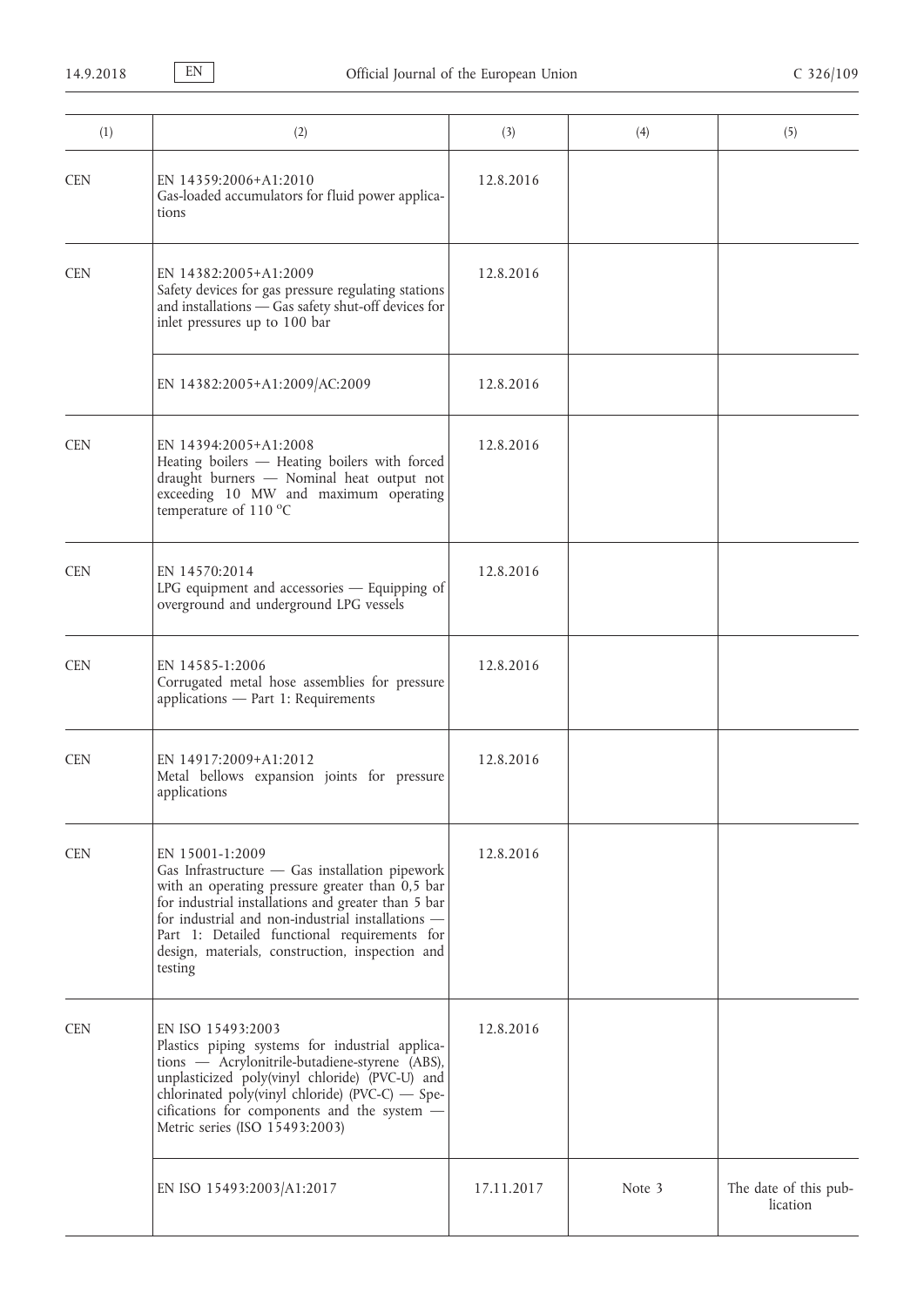| (1)        | (2)                                                                                                                                                                                                                                                 | (3)       | (4)    | (5) |
|------------|-----------------------------------------------------------------------------------------------------------------------------------------------------------------------------------------------------------------------------------------------------|-----------|--------|-----|
| <b>CEN</b> | EN ISO 15613:2004<br>Specification and qualification of welding proce-<br>dures for metallic materials - Qualification<br>based on pre-production welding test (ISO<br>15613:2004)                                                                  | 12.8.2016 |        |     |
| <b>CEN</b> | EN ISO 15614-1:2004<br>Specification and qualification of welding proce-<br>dures for metallic materials - Welding proced-<br>ure test - Part 1: Arc and gas welding of steels<br>and arc welding of nickel and nickel alloys (ISO<br>15614-1:2004) | 12.8.2016 |        |     |
|            | EN ISO 15614-1:2004/A1:2008                                                                                                                                                                                                                         | 12.8.2016 | Note 3 |     |
|            | EN ISO 15614-1:2004/A2:2012                                                                                                                                                                                                                         | 12.8.2016 | Note 3 |     |
| <b>CEN</b> | EN ISO 15614-2:2005<br>Specification and qualification of welding proce-<br>dures for metallic materials - Welding proced-<br>ure test - Part 2: Arc welding of aluminium and<br>its alloys (ISO 15614-2:2005)                                      | 12.8.2016 |        |     |
|            | EN ISO 15614-2:2005/AC:2009                                                                                                                                                                                                                         | 12.8.2016 |        |     |
| <b>CEN</b> | EN ISO 15614-4:2005<br>Specification and qualification of welding proce-<br>dures for metallic materials - Welding proced-<br>ure test - Part 4: Finishing welding of<br>aluminium castings (ISO 15614-4:2005)                                      | 12.8.2016 |        |     |
|            | EN ISO 15614-4:2005/AC:2007                                                                                                                                                                                                                         | 12.8.2016 |        |     |
| <b>CEN</b> | EN ISO 15614-5:2004<br>Specification and qualification of welding proce-<br>dures for metallic materials - Welding proced-<br>ure test - Part 5: Arc welding of titanium,<br>zirconium and their alloys (ISO 15614-5:2004)                          | 12.8.2016 |        |     |
| <b>CEN</b> | EN ISO 15614-6:2006<br>Specification and qualification of welding proce-<br>dures for metallic materials - Welding proced-<br>ure test - Part 6: Arc and gas welding of copper<br>and its alloys (ISO 15614-6:2006)                                 | 12.8.2016 |        |     |
| <b>CEN</b> | EN ISO 15614-7:2007<br>Specification and qualification of welding proce-<br>dures for metallic materials - Welding proced-<br>ure test - Part 7: Overlay welding (ISO 15614-<br>7:2007                                                              | 12.8.2016 |        |     |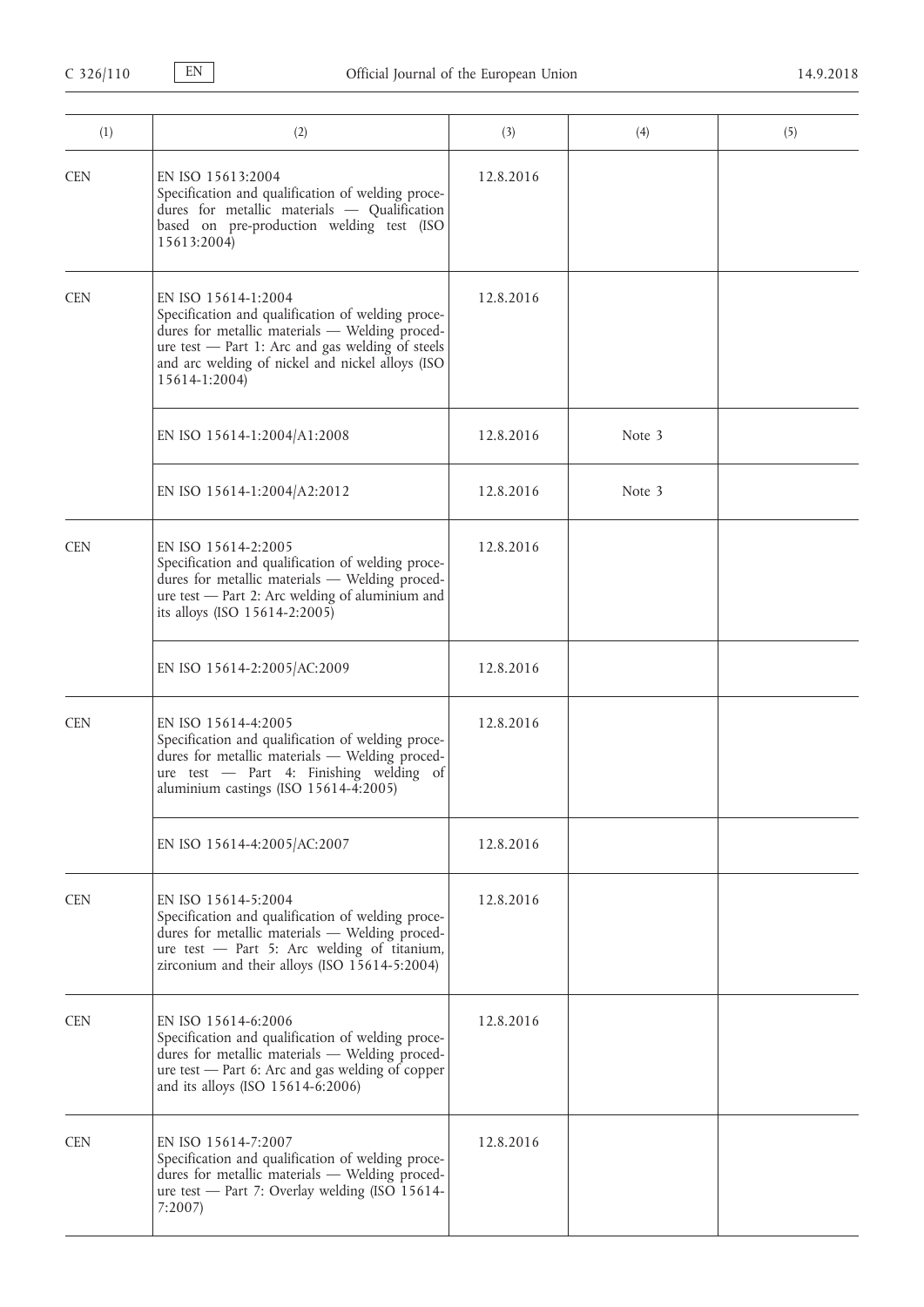| (1)        | (2)                                                                                                                                                                                                                                  | (3)                              | (4) | (5) |
|------------|--------------------------------------------------------------------------------------------------------------------------------------------------------------------------------------------------------------------------------------|----------------------------------|-----|-----|
| <b>CEN</b> | EN ISO 15614-8:2016<br>Specification and qualification of welding proce-<br>dures for metallic materials - Welding proced-<br>ure test - Part 8: Welding of tubes to tube-plate<br>joints (ISO 15614-8:2016)                         | 12.8.2016                        |     |     |
| <b>CEN</b> | EN ISO 15614-11:2002<br>Specification and qualification of welding proce-<br>dures for metallic materials - Welding proced-<br>ure test - Part 11: Electron and laser beam<br>welding (ISO 15614-11:2002)                            | 12.8.2016                        |     |     |
| <b>CEN</b> | EN ISO 15620:2000<br>Welding - Friction welding of metallic materials<br>(ISO 15620:2000)                                                                                                                                            | 12.8.2016                        |     |     |
| <b>CEN</b> | EN 15776:2011+A1:2015<br>Unfired pressure vessels - Requirements for the<br>design and fabrication of pressure vessels and<br>pressure parts constructed from cast iron with an<br>elongation after fracture equal or less than 15 % | 12.8.2016                        |     |     |
| <b>CEN</b> | EN ISO 16135:2006<br>Industrial valves - Ball valves of thermoplastics<br>materials (ISO 16135:2006)                                                                                                                                 | 12.8.2016                        |     |     |
| <b>CEN</b> | EN ISO 16136:2006<br>Industrial valves - Butterfly valves of thermo-<br>plastics materials (ISO 16136:2006)                                                                                                                          | 12.8.2016                        |     |     |
| <b>CEN</b> | EN ISO 16137:2006<br>Industrial valves - Check valves of thermo-<br>plastics materials (ISO 16137:2006)                                                                                                                              | 12.8.2016                        |     |     |
| <b>CEN</b> | EN ISO 16138:2006<br>Industrial valves - Diaphragm valves of thermo-<br>plastics materials (ISO 16138:2006)                                                                                                                          | 12.8.2016                        |     |     |
| <b>CEN</b> | EN ISO 16139:2006<br>Industrial valves - Gate valves of thermoplastics<br>materials (ISO 16139:2006)                                                                                                                                 | 12.8.2016                        |     |     |
| <b>CEN</b> | EN 16668:2016+A1:2018<br>Industrial valves - Requirements and testing for<br>metallic valves as pressure accessories                                                                                                                 | This is the first<br>publication |     |     |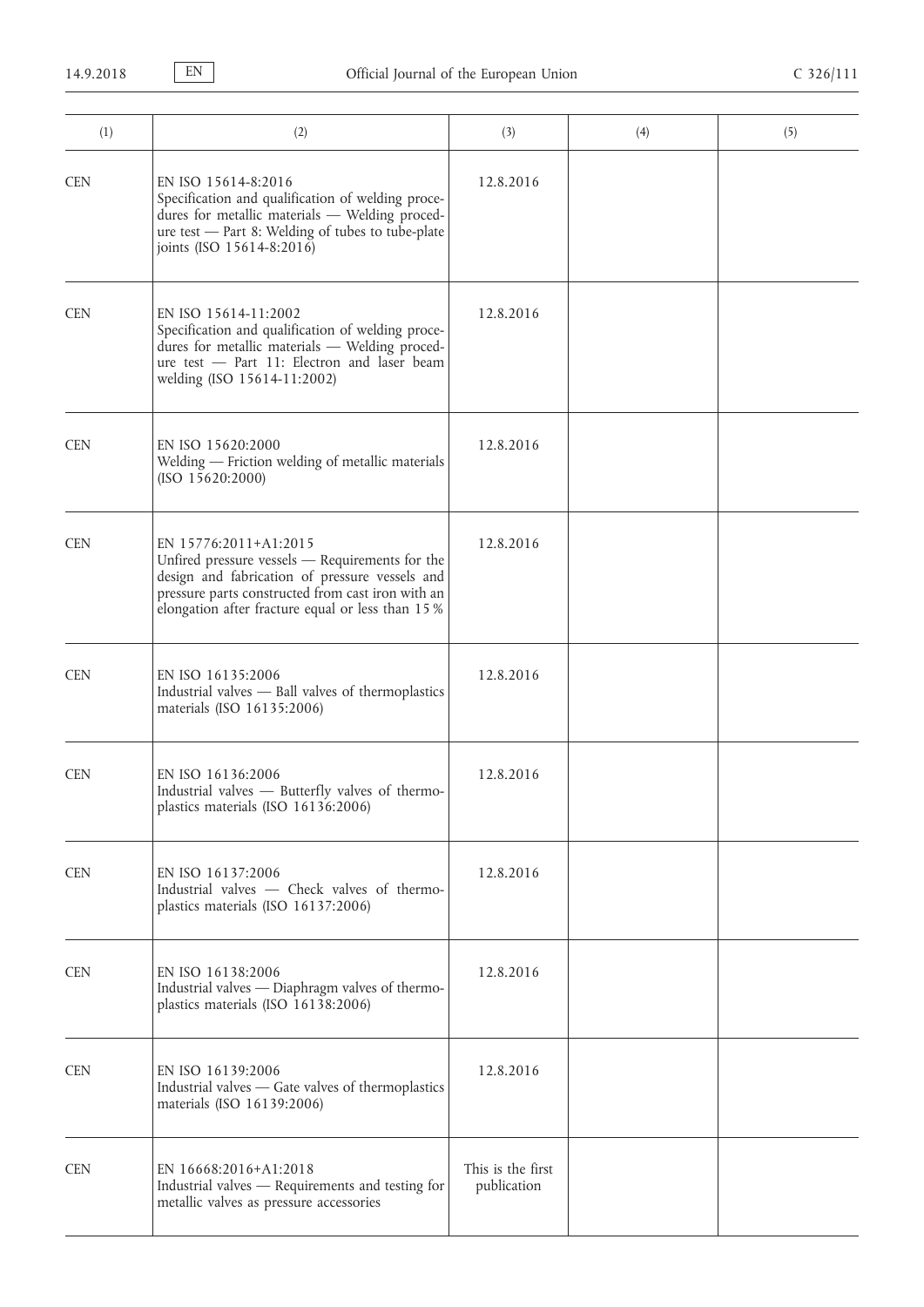| (1)        | (2)                                                                                                                                                                         | (3)        | (4)                        | (5)                               |
|------------|-----------------------------------------------------------------------------------------------------------------------------------------------------------------------------|------------|----------------------------|-----------------------------------|
| <b>CEN</b> | EN 16767:2016<br>Industrial valves - Steel and cast iron check<br>valves                                                                                                    | 12.8.2016  |                            |                                   |
| <b>CEN</b> | EN ISO 21009-2:2015<br>Cryogenic vessels - Static vacuum insulated<br>vessels - Part 2: Operational requirements (ISO<br>21009-2:2015)                                      | 12.8.2016  |                            |                                   |
| <b>CEN</b> | EN ISO 21013-3:2016<br>Cryogenic vessels - Pressure-relief accessories<br>for cryogenic service - Part 3: Sizing and<br>capacity determination (ISO 21013-3:2016)           | 12.8.2016  |                            |                                   |
| <b>CEN</b> | EN ISO 21028-1:2016<br>Cryogenic vessels — Toughness requirements for<br>materials at cryogenic temperature - Part 1:<br>Temperatures below $-$ 80 °C (ISO 21028-<br>1:2016 | 17.11.2017 | EN 1252-1:1998<br>Note 2.1 | The date of this pub-<br>lication |
| <b>CEN</b> | EN ISO 21787:2006<br>Industrial valves — Globe valves of thermoplas-<br>tics materials (ISO 21787:2006)                                                                     | 12.8.2016  |                            |                                   |

 $\binom{1}{1}$ ) ESO: European standardisation organisation:

— CEN: Rue de la Science 23, B-1040 Brussels, Phone: +32 2 5500811; Fax +32 2 5500819 ([http://www.cen.eu\)](http://www.cen.eu)

— Cenelec: Rue de la Science 23, B-1040 Brussels, Phone: +32 2 5500811; Fax +32 2 5500819 [\(http://www.cenelec.eu\)](http://www.cenelec.eu)

— ETSI: 650, route des Lucioles, F-06921 Sophia Antipolis, Tel.+33 492944200; fax +33 493654716, [\(http://www.etsi.eu\)](http://www.etsi.eu)

- Note 1: Generally the date of cessation of presumption of conformity will be the date of withdrawal ('dow'), set by the European standardisation organisation, but attention of users of these standards is drawn to the fact that in certain exceptional cases this can be otherwise.
- Note 2.1: The new (or amended) standard has the same scope as the superseded standard. On the date stated, the superseded standard ceases to give presumption of conformity with the essential or other requirements of the relevant Union legislation.
- Note 2.2: The new standard has a broader scope than the superseded standard. On the date stated the superseded standard ceases to give presumption of conformity with the essential or other requirements of the relevant Union legislation.
- Note 2.3: The new standard has a narrower scope than the superseded standard. On the date stated the (partially) superseded standard ceases to give presumption of conformity with the essential or other requirements of the relevant Union legislation for those products or services that fall within the scope of the new standard. Presumption of conformity with the essential or other requirements of the relevant Union legislation for products or services that still fall within the scope of the (partially) superseded standard, but that do not fall within the scope of the new standard, is unaffected.
- Note 3: In case of amendments, the referenced standard is EN CCCCC:YYYY, its previous amendments, if any, and the new, quoted amendment. The superseded standard therefore consists of EN CCCCC:YYYY and its previous amendments, if any, but without the new quoted amendment. On the date stated, the superseded standard ceases to give presumption of conformity with the essential or other requirements of the relevant Union legislation.